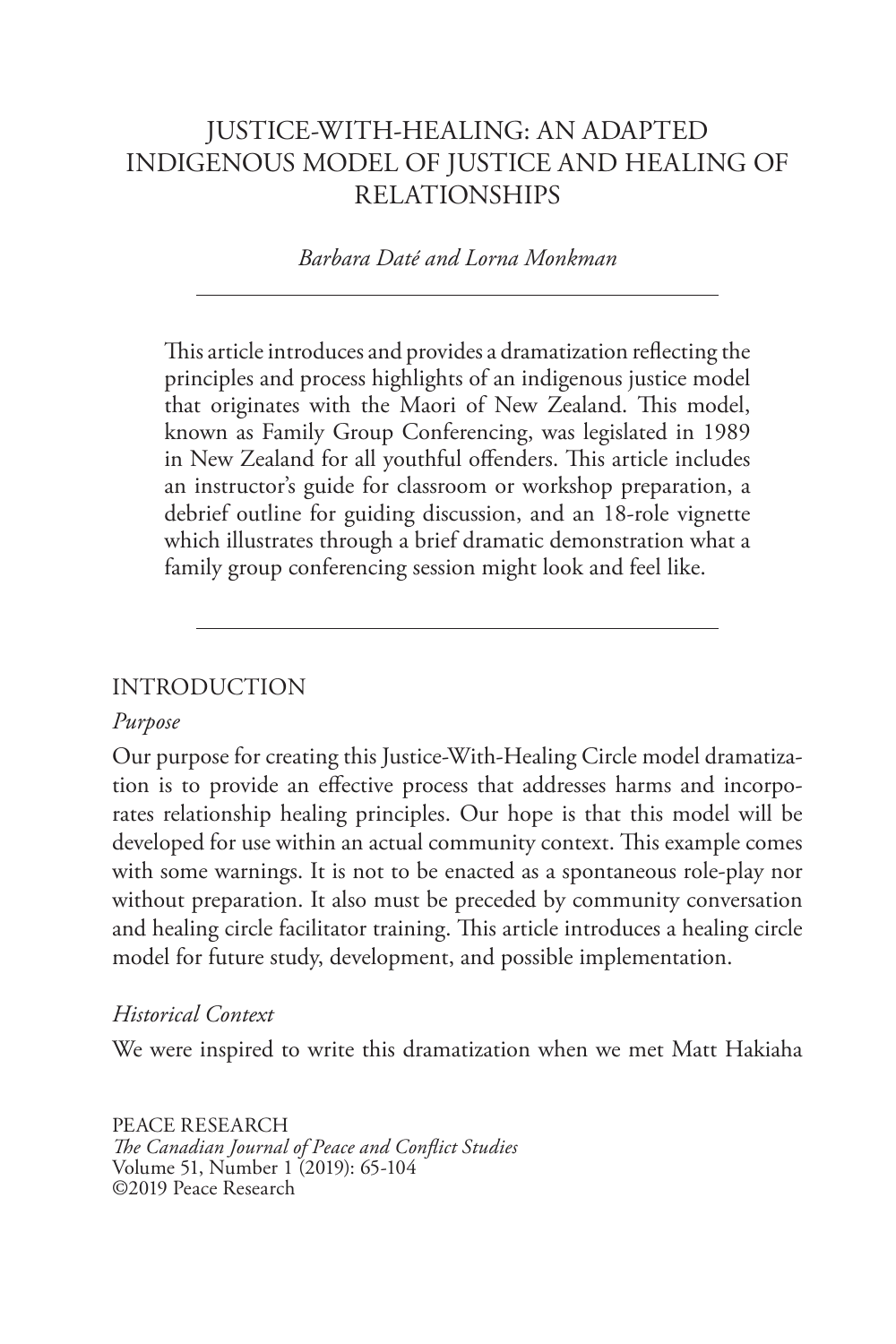from New Zealand. Matt came to Winnipeg in the fall of 1995 to participate in a restorative justice conference. Restorative justice practitioners were very interested in this successful model, known as Family Group Conferencing (FGC), which incorporates ancient cultural practices of the Maori people.

Family Group Conferencing is currently legislated into common usage for justice matters in all of New Zealand. Matt shared a case study with us, and we subsequently created a fictionalized condensed dramatization to illustrate and share this model. More recently, Barbara added one new element inspired by her work in Eugene, Oregon: namely, a "Special Listening Chair" which is a key component within the counseling intervention, Neutralizing History (NH), created by Barbara's mentor, Dr. Susan K. Gilmore and within the Daté Discernment Circle (DDC) developed by Barbara. This "Special Listening Chair" is intended to focus on the speaker by using an essential mini-paraphrasing (or compassionate listening) $^1$  skill. The goal of this skill in the Justice-With-Healing (JWH) model is to enable participants to engage in deep understanding, apology, healing, and making things right. The "Deep Compassionate Listening Chair" skill was included in the DDC in 1987 and then also in the JWH process because Barbara kept noticing that dominant culture North Americans had been taught to speak eloquently and that it would help if they were provided a vehicle or method which would encourage or equip them to listen more deeply.

#### *Caveat*

We realize that people are often inspired by this model (as well as the NH and DDC). However, this model can be harmful if utilized in an inappropriate context or, worse, when facilitation is attempted by an inadequately trained person. Therefore, please do not alter this model. There are reasons why it is designed as it is. If you have creative ideas, we urge you to get in touch with one of the authors, and we will be glad to consult with you about your purposes and goals, and help you move in an effective and ethical direction.

### OVERVIEW OF NEW ZEALAND MAORI MODEL OF FAMILY GROUP CONFERENCING

Cultural appropriateness is an underlying principle of this model. New Zealand has a large Maori population and the family group conference process meshes with the traditional Maori ways of dealing with conflict. Maori culture values involvement of the wider family (whanau), consensus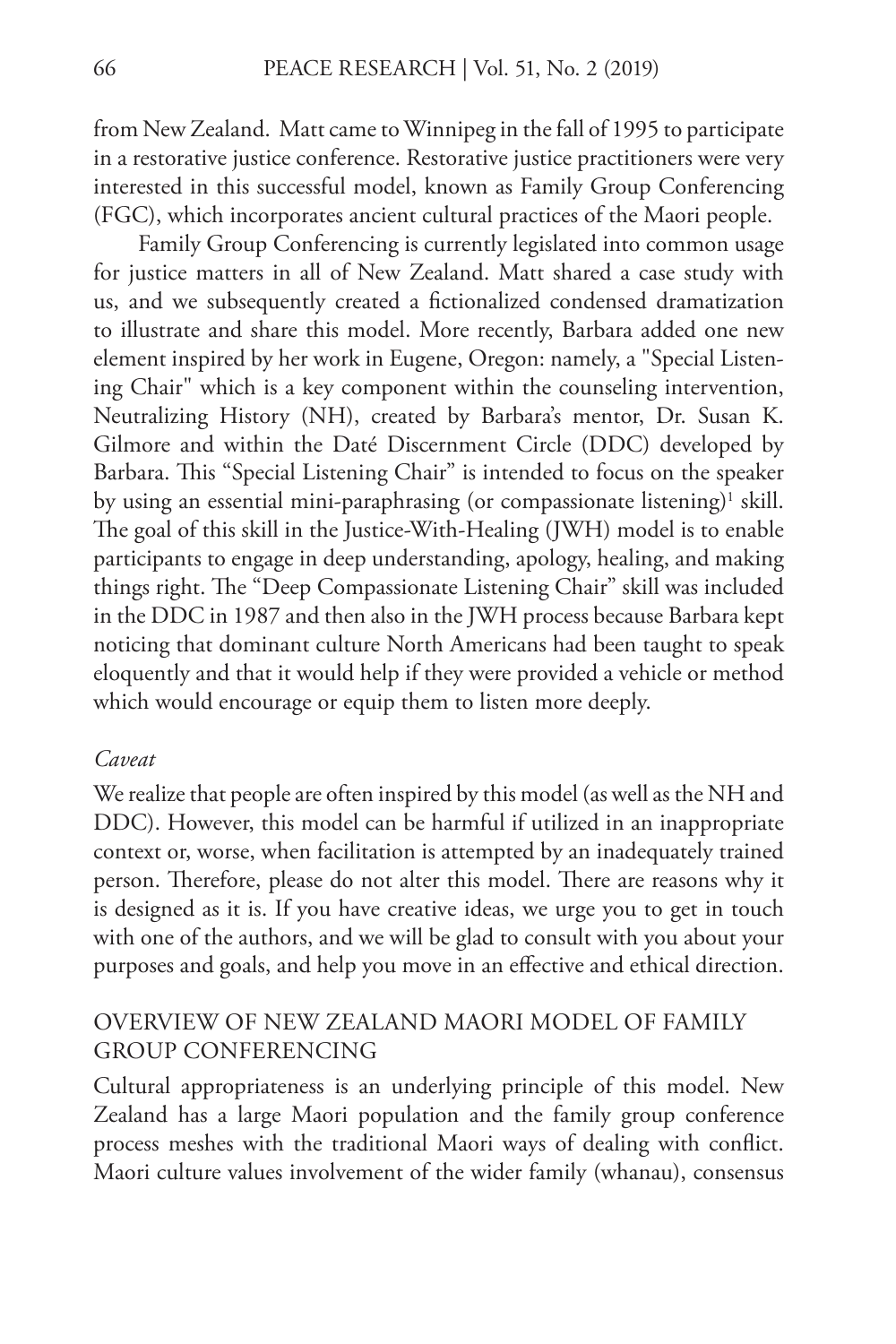decision-making, shaming, and reintegration. The Family Group Conference (FGC) places a great emphasis on shaming the harmful behaviour while reaffirming the intrinsic worth of the individual.

The FGC is a community approach that seeks to involve the extended families and all parties that have a relevant interest in the offence or harmful behaviour. The major focus of the FGC is to achieve a satisfactory resolution through consensus and sharing power, while treating all parties with dignity and respect. This process may be a suitable approach for diverse groups of people, cultures, and communities.

Seven principles are enshrined in the New Zealand legislation which embody and uphold the spirit and intent of the FGC model.

1. *Responsibility:* Includes accountability for offending behaviour, [the impact upon the victim(s)], and the public interest. Age of youth will influence the sentence or penalty.

2. *Diversion:* Encourages alternatives to incarceration and supports a strengthening of family and community ties in regards to offending behaviour. The Family Group Conference has become a primary means of diversion from Youth Court in New Zealand and some parts of Australia.

3. *Proportionality:* Limits the excessiveness of sanctions, penalties, and interventions toward young offenders.

4. *Equality:* Seeks similar responses to criminal behaviour based on type of offence, rather than on the status, class, and race of offender affecting the outcomes.

5. *Determinacy:* Holds that sentences or sanctions are attentive to a time frame that is relevant to the young person.

6. *Specificity:* In addition to a relevant time frame, this principle emphasizes an understanding of the nature of sanctions and consent of the young person to non-custodial sanctions.

7. *Frugality:* Avoidance of escalating responses to minor or petty offending. Seeks the least restrictive alternative to offending  $behaviour<sup>2</sup>$ 

Additionally, the legislation also addresses the role of the court, the judge, and the victim(s) in regards to dealing with offenders and these statutes can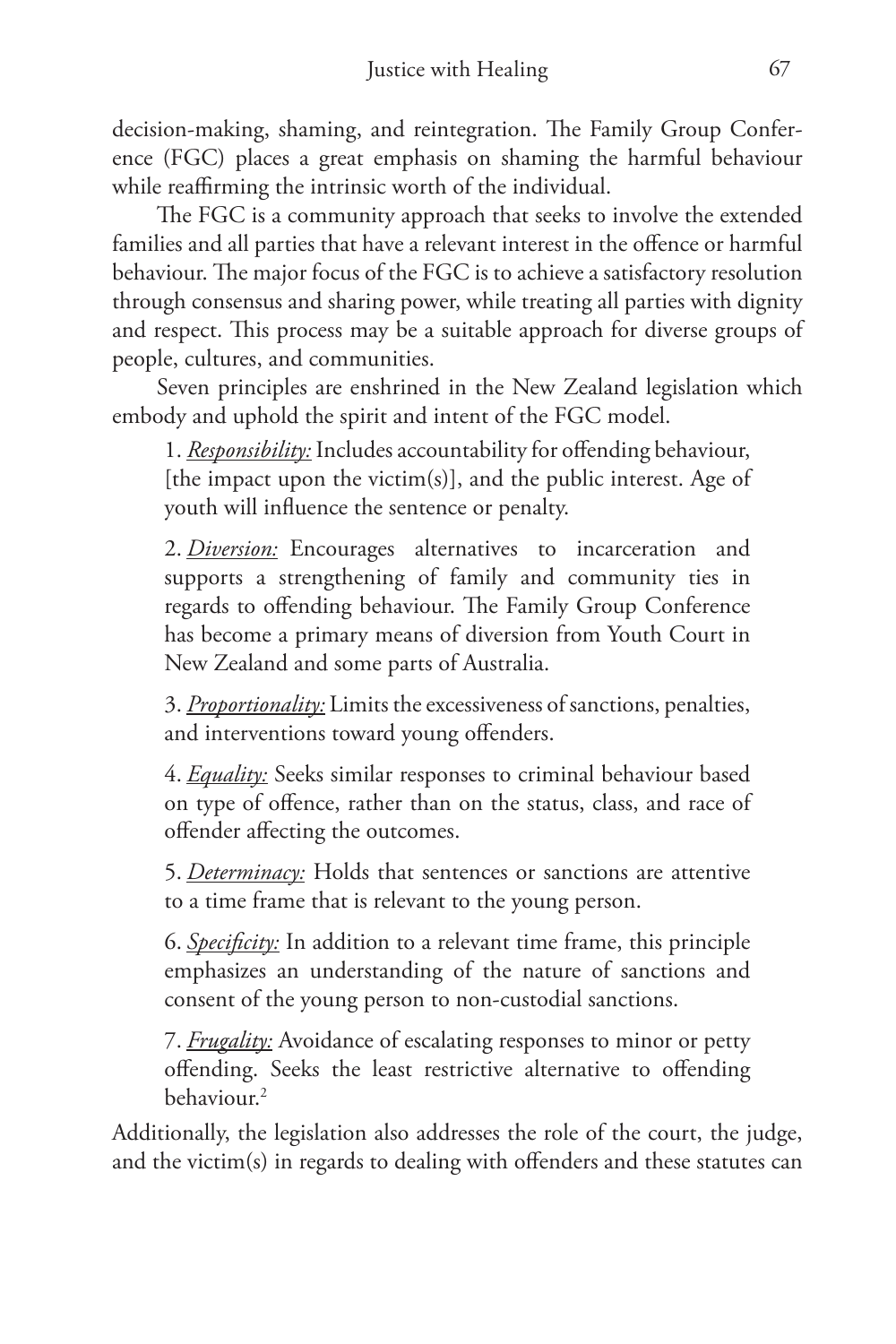also be seen to reflect the seven principles as outlined above.

The process of the FGC involves several components:

a. Welcome/Greetings/Introductions – prayers optional.

b. The facilitator clarifies role which is primarily one of mediation and facilitation.

c. The police officer reads a summary of the facts of the offence.

d. The youth admits or denies involvement in the offence. If the youth admits involvement, FGC process continues. If the youth denies involvement, the matter returns to youth court.

e. The victim describes impacts of the harm on her/him/them.

f. Views are shared on how to set things right.

g. The young person's family is given an opportunity to convene privately (caucus).

h. Everyone rejoins the process and an agreement is made based on plans forwarded by the family. Everyone has to agree consensus has to be achieved.

### INSTRUCTOR'S GUIDE FOR FACULTY OR WORKSHOP FACILITATORS

#### *Instructor Preparation*

A. Review this entire set of materials. Please read this entire set of materials (Instructor's Guide, Role Seating Chart,<sup>3</sup> dramatization, and debrief outline) before moving forward to implement this lesson plan.

B. Prepare the handout materials for the participants and the instructor's highlights of purpose and historical context, etc. to share with your students/ participants. You will be able to download all handouts and materials for your class/workshop, including the entire dramatization vignette for your 18 readers.<sup>4</sup>

1. Two-page overview of New Zealand Maori Model of Family Group Conferencing.

2. Single page Deep Compassionate Listening handout as shown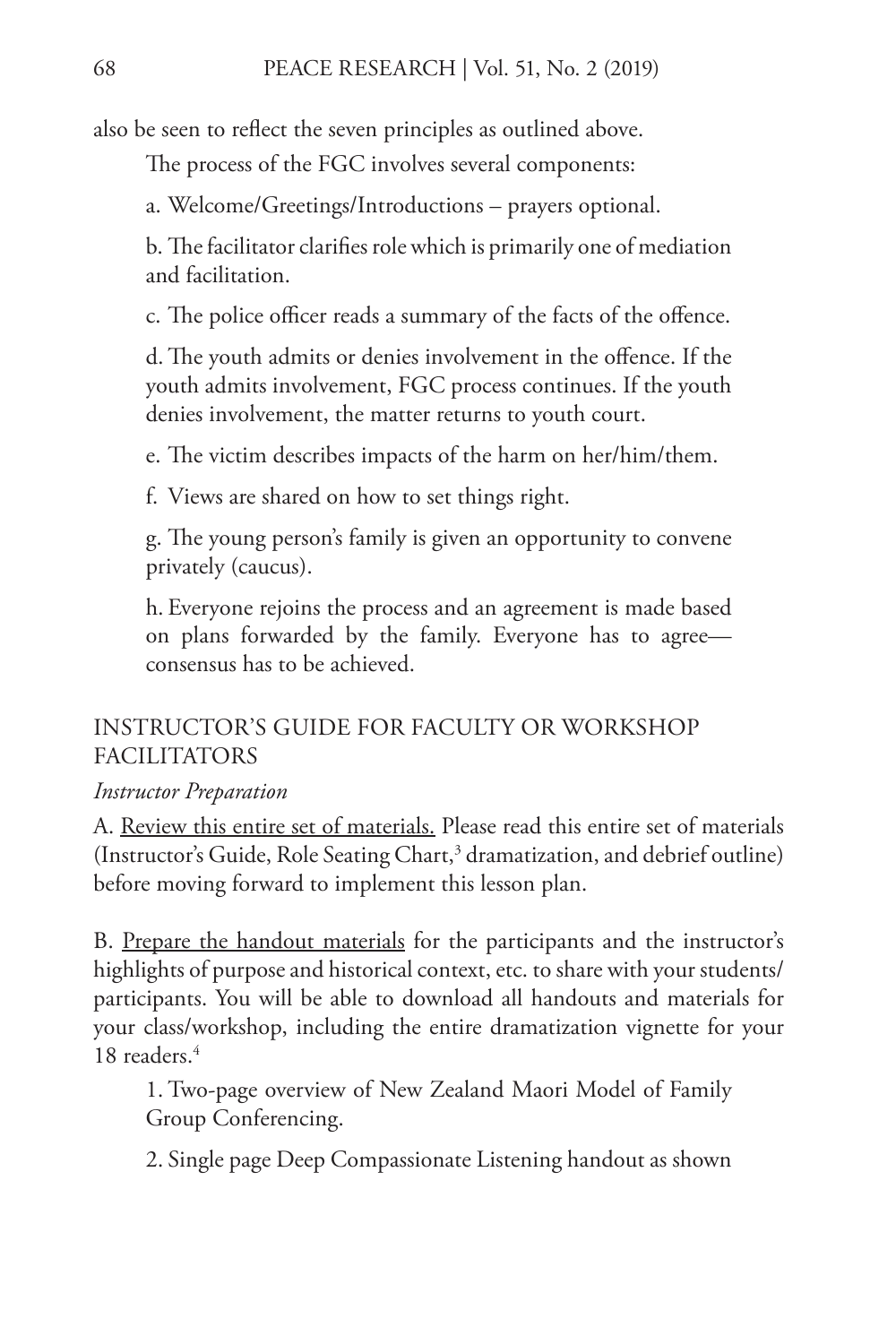in Appendix A. (Print on yellow paper for the purpose of easily identifying that sheet.)

3. The entire vignette script for 18 roles/readers, each individual person's part highlighted. (Provide each copy back-to-back and stapled along the left-hand side so it can easily be read like a book.)

4. Single page class/workshop Feedback sheet.<sup>5</sup> (Print on some other color for ease of collecting at the end of the class/workshop.)

C. Prepare the Vignette Facilitator (Wiichiway) participant. Meet for about 15 minutes with the individual who is going to read the Facilitator role in order to clarify the purpose of this session and also their key role in the dramatization script process. Give the facilitator all the prep materials that you (as the instructor) have, with instructions to review the vignette so they become familiarized with what is expected in this role's responsibilities.

You will notice there is a symbol for the Special Listener Chair noted right after the name of the person asked to sit in the Listener Chair (e.g. Darren:  $\mathbb{H}$ ). This visual is provided to point out to each "Listener" when to stand and walk over to the Special Listener chair. As in real life, the Facilitator must be attentive and helpful. In this case the Facilitator may wish to prompt the person asked to be a special listener to go sit in the chair to face that next speaker. (Even though this is a scripted role, we wish to alert the Facilitator to be prepared to offer support to those reading their role parts.)

D. Set up the room in advance. It is essential that the 18 chairs (with a role posted or attached on each chair) in the room be set up before the participants/students walk into the room. Ideally, all roles are read by separate people, which will yield the best results. It is recommended that students are prepared by the faculty in the class before the dramatization vignette. If this is a workshop setting, and only the "facilitator" has been briefed in advance, you (the workshop instructor) can invite everyone to take any seat and then organize them later.

The chairs should be set in a circle with one chair for the circle facilitator and the other 17 parts in the precise order on the seating chart included here. Also include a simple sturdy chair to be placed in the middle of the circle and in front of Darren's chair. If you are the instructor or workshop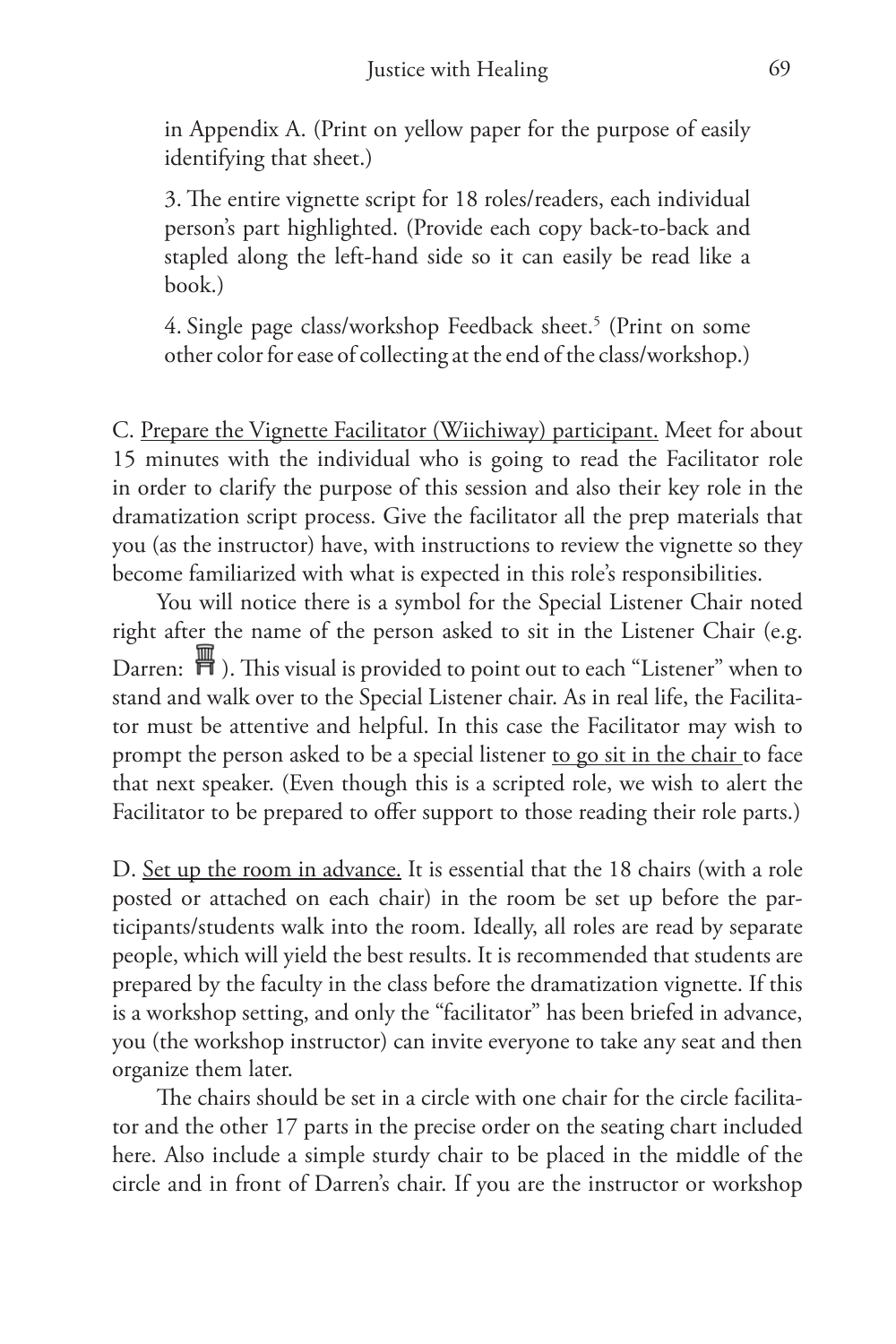instructor who is not taking one of the 18 parts, set your own chair near and slightly behind to the side of the JWH circle facilitator so you can quietly/ unobtrusively coach that person if necessary. Others in the class/workshop invited to watch (i.e. the "observers") can have their chairs outside the circle so as to not be intrusive but able to hear well. If the group is large or the room itself is large, two wireless microphones can be set up, one for the circle facilitator and a second one to reach around to all the other 17 parts and to the "Listening Chair" member in the center of the circle. If micro phones with cords would be used, use a short cord for the facilitator and a very long cord for the other 17 parts and the Listening Chair member.

#### *Conclusions and Debriefing*

The following are highlights to mention before the end of the class/workshop session:

- a. The purpose of this model is to enhance the wellbeing of families and to strengthen community and family ties through participation and consensus decision-making. The goal is to promote healing for:
	- 1. The person who has caused the harm,
	- 2. The person who has been hurt by the behavior, and
	- 3. The community surrounding/living with both of those parties.

The goal is for eventual healing by all, the integration of the person causing the harm back into the entire community through constructive behaviours, and the strengthening of healthy relationships.

- b. Such a model might include a community of a dozen to 200 participants, but more commonly it will be the "inner circle" of both extended families and a few community members.
- c. In real life this process takes from several hours to a day or two. However, when it has been completed rigorously and respectfully, the solutions can have a major positive impact on everyone.
- d. The effectiveness of this model in New Zealand is very high—95% of FGCs reached an agreement. Recidivism or repeat offending was very low—2.5 to  $3.5\%$ .<sup>6</sup>
- e. We are depicting some key pieces in "miniature" to introduce the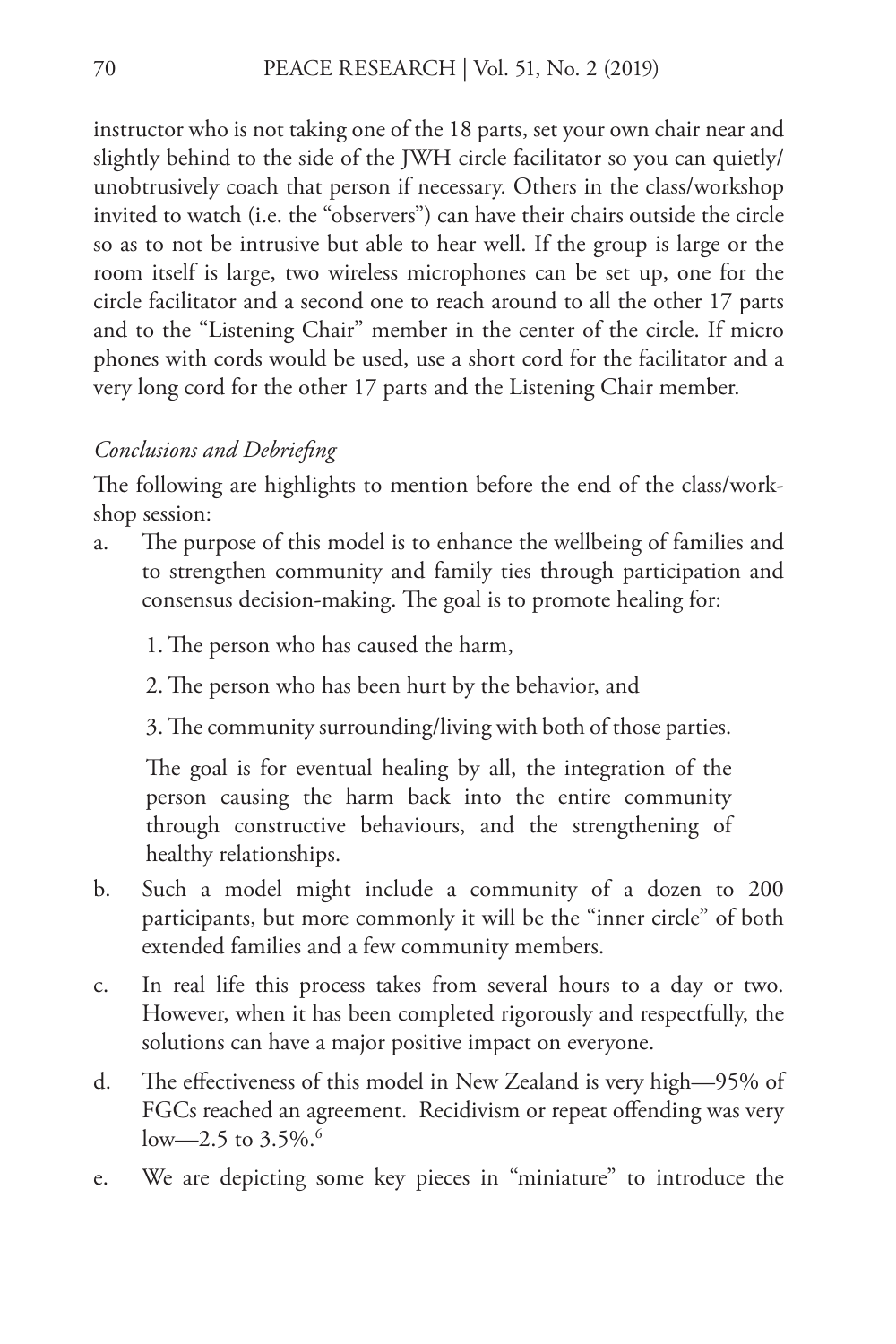model, process and skills to those unfamiliar with this process. We think this model could be applied in many settings.

The following "Thought Catalysts" can be used to invite sharing of observations by your students/participants:

- a. What did you observe that led to deeper understanding of the power of this model and its impact on individuals participating?
- b. How or why might the types of solutions the Circle affirmed be more profound and helpful than probation or a jail sentence?
- c. Future options: We hope that this introduction to healing models will inspire you individually or collectively to join with local or regional persons familiar with such models. Together you can develop a plan. (Feel free to share with us how things evolve.) What are some possible options you can imagine that might lead to collaborative discussions of this model in your own communities?

Feedback from students/participants can be obtained by using the single page Feedback Form provided. Participants may fill out this hard copy or use an electronic format to print or email one's response.

## *Closing Caveat.*

Reminder: This model is not a tool for an untrained person to implement tomorrow in real life with real people. The purpose here is to introduce a model which could be inspirational for your community to develop a model that would work well in your context. (We, the co-authors, are available for consultation.)

# JUSTICE-WITH-HEALING CIRCLE VIGNETTE IN 18 PARTS *Preface*

This 55-minute dramatization actively reflects the principles and the highlights of an ancient model known as "Family Group Conferencing" that originates with the indigenous Maori of New Zealand. This model was first shared in Canada in 1995 by Matt Hakiaha who was one of the first Youth Justice Coordinators in New Zealand when Family Group Conferencing was legislated in 1989. The case study shared by Matt inspired this dramatization.

This fictionalized vignette illustrates through a brief dramatic demonstration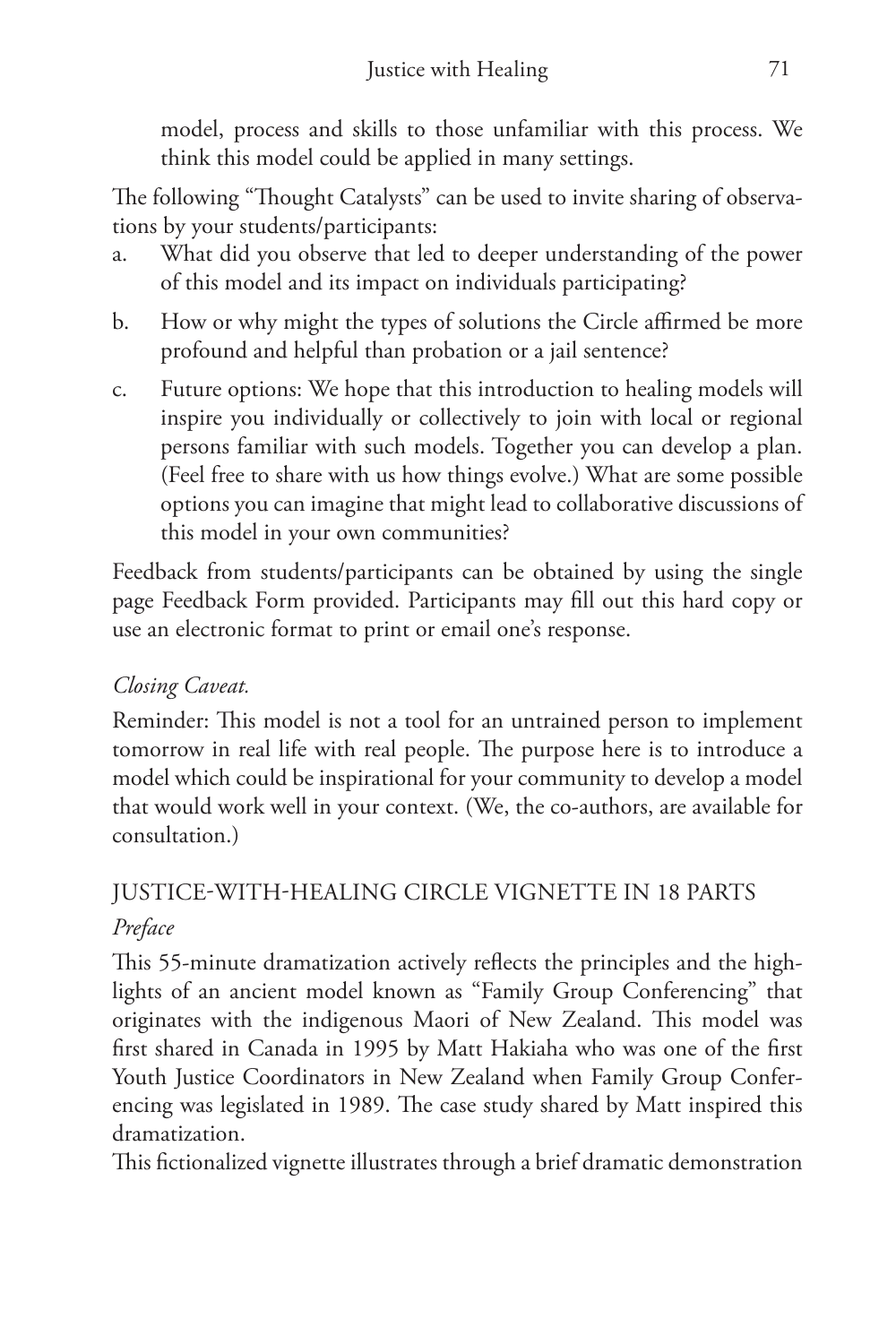what key dynamics could look like and feel like. Real-life sessions obviously would take two or three hours or even several days. In addition, there would be assessment and preparation time privately with all participants leading up to the session, as well as follow-up time to implement and monitor any agreements arising from the session. We are depicting only some key pieces to demonstrate the model's process and skills.

Please note that the model presented here has our own unique adaptation—a special Listening Chair facing the person speaking. The individual asked by the speaker to listen is invited to deeply listen, "mini-paraphrasing" with no other verbal comments. That specific Deep Compassionate Listening Skill, "mini-paraphrasing," would be taught to both family groups separately in advance of the combined facilitated session. We think this model can be adapted and/or applied in many settings; it is fundamentally different and distinct from other models adapted in Canada and the United States, such as community justice forums, sentencing circles, youth justice committees, or youth courts. We look forward to sharing and exploring this further.

This model can be harmful if misused. It is imperative that anyone wishing to use this model is trained and competent, particularly in coaching a purist form of paraphrasing.

Eighteen parts are listed and should be used as written. It is also essential that seating is in a particular order and that the order of sharing (i.e. the direction around the circle) is significant and has cultural meaning; therefore the replication of this dramatization as written is imperative.

Note: the "roaming" Special Listening Chair  $\overline{\mathbb{H}}$  moves in the middle of the circle to be placed in front of the Speaker (who has been given the floor by the Facilitator.) Process comments will be shared in the debrief afterwards.

#### *Parts/Roles:*

1. Healing Circle Facilitator (in this example, an Anishinaabe Healing Circle Facilitator Wiichiway, pronounced wee-each-ee-way, which means One who helps). It is imperative that a competent (pre-trained) facilitator be guiding this demonstration vignette.

Darren Spence's extended family/community members: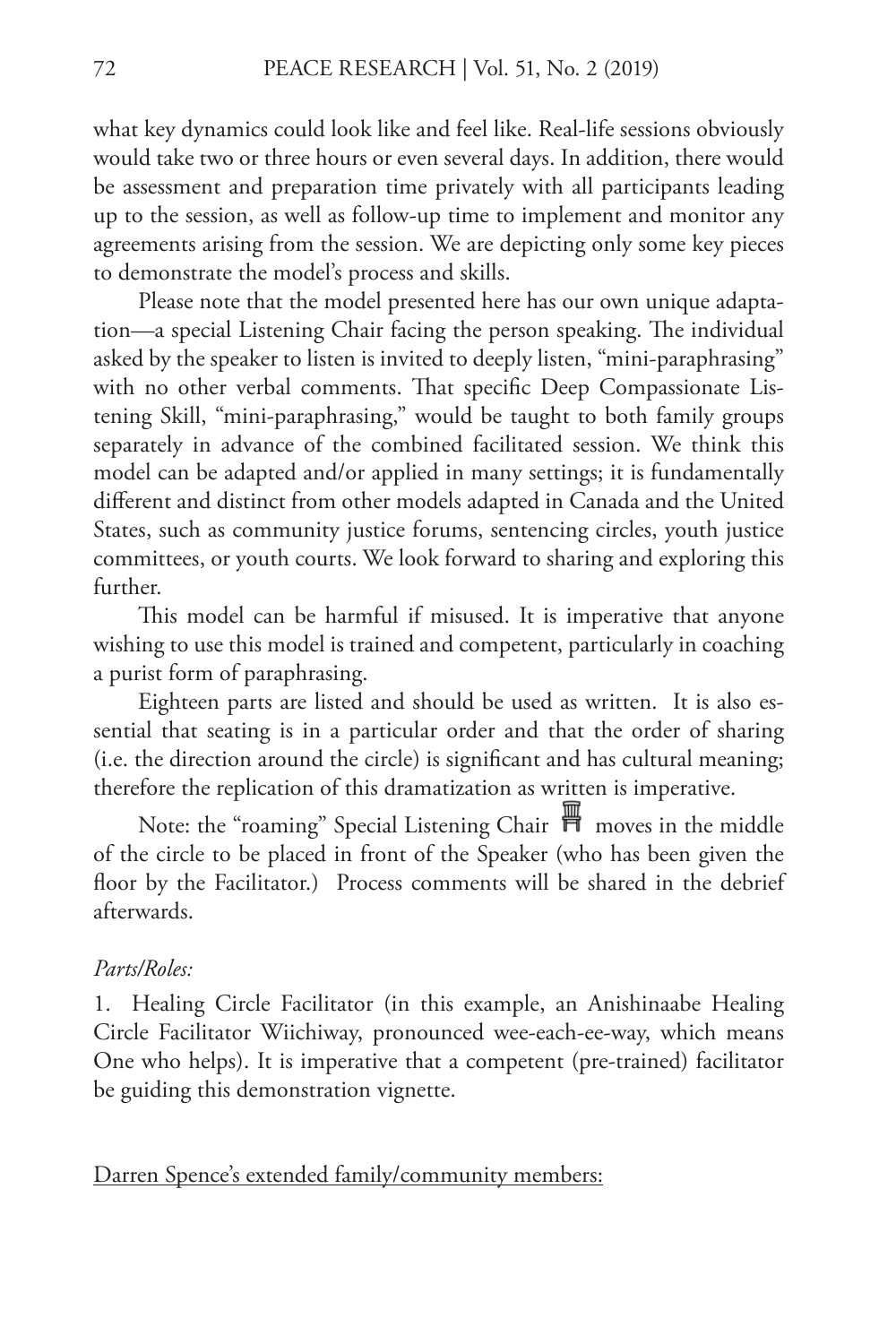- 2. The one who caused harm/"Offender": Darren Spence (17 year old)
- 3. Paternal Grandmother of Darren: Rosalind Spence "Granny"
- 4. Maternal Grandmother of Darren: Brigit Jones
- 5. Father of Darren: Troy Spence
- 6. Mother of Darren: Wendy Spence
- 7. Sister of Darren: Terry Spence (12 years old)
- 8. Sister of Darren: Annabel Spence (15 years old)
- 9. Pastor of Spence family: Pastor Lee Morrison
- 10. Favourite Teacher of Darren: Kerry Price
- 11. Cousin of Darren: Pat Spence
- 12. Youth Advocate/Lawyer for Darren Spence: Chris Wentworth

Professional/community member to represent the criminal justice system: 13. Police representative: Dale Shaw

### Sharon's Ojibway extended family/circle:

- 14. Mother of Sharon Wood: Beatrice Walking Tall
- 15. Sharon's Counselor: Cynthia Whitecloud
- 16. Friend of Sharon: Jeannie Softfeather

17. Person harmed/"Victim": Sharon Wood (owner of car stolen and damaged)

18. Elder Goodheart: Sharon Wood's Elder

## *Initial / Opening Circle Session*

Circle Facilitator/Wiichiway: Aniin (pronounced Aah-neen), Boozhoo (pronounced Boh-zho), Tansi (pronounced Tan-say)! We welcome you today to our time together. The participants have agreed in advance that we will open with a prayer. After the Elder opens our time with prayer, I will share about our purpose, our process and my Facilitator role. Now, I would like to invite Elder Goodheart to open our healing Circle with a prayer.

Elder Goodheart: I invite everyone to stand up now.

## *People all stand, those who are able.*

Elder Goodheart: Miigwech (pronounced Mee-gwetch). We thank you. Creator, we thank you for this beautiful day! Miigwech for this planet our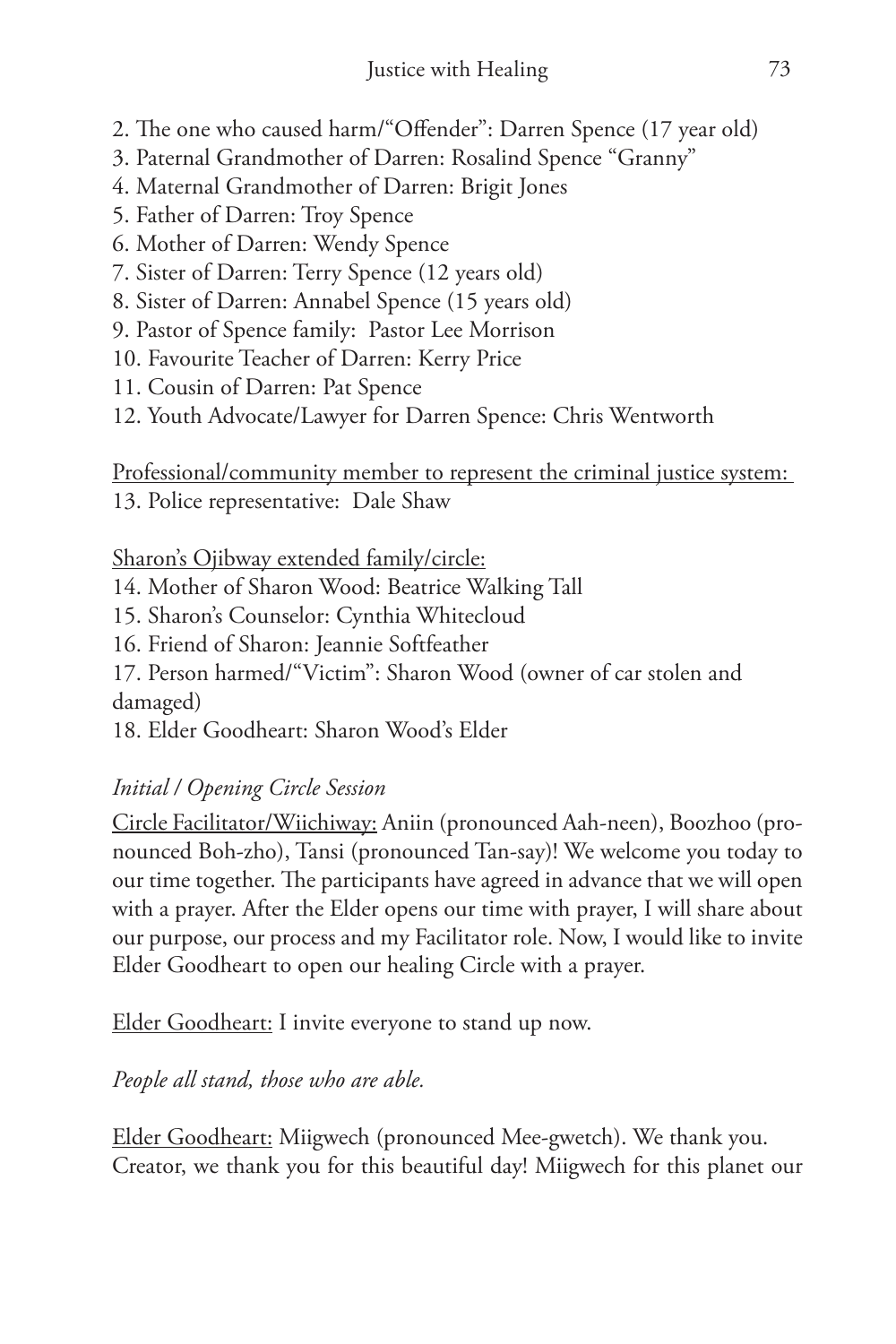Mother Earth, for the blue skies, the green forests, the rushing rivers, the blooming flowers that surround us each spring. Miigwech for the four directions that give us guidance daily. Miigwech for all the living creatures, for the birds that fly, those that swim and all the four leggeds. Miigwech for the two leggeds, our sisters and brothers in our communities of the four nations, the White, the Yellow, the Black and the Red people.

Miigwech for our time together here today. We invite your presence with us to empower us with the truth, the truth as we see it. We know you have taught us much about respect, respect for one another. We are learning about honesty and truth, about bravery and wisdom.

We are here with two families where pain has entered in. We stand next to our brother, young Darren to help guide him to health and healing—to put right what was wrong. We stand next to our sister Sharon to support her in her healing process from her hurt and the wrong done to her. We are the family and friends, the community for these two persons, and we stand with them at this time. Miigwech for wisdom that we seek today.

A special Miigwech for our guests today, those who come to learn about our ways. Miigwech for their courage to come to a new place, a strange place, here where all are welcome. Miigwech. All my relations, Ho! Amen.

#### *All be seated.*

Facilitator: I invite everyone in the circle to introduce yourselves by your relationship or role to Darren Spence or Sharon Wood. We'll go around clockwise just to introduce ourselves first. Darren?

Darren: I'm Darren Spence, I'm the person who got in trouble with the law.

Granny Spence: I'm Darren's grandmother, Rosalind Spence; thank you all for coming.

Brigit Jones: I'm the "other" grandmother, Brigit Jones; I'm Wendy's mother.

Troy: I'm Darren's father, Troy Spence.

Wendy: Wendy Spence, Darren's mother.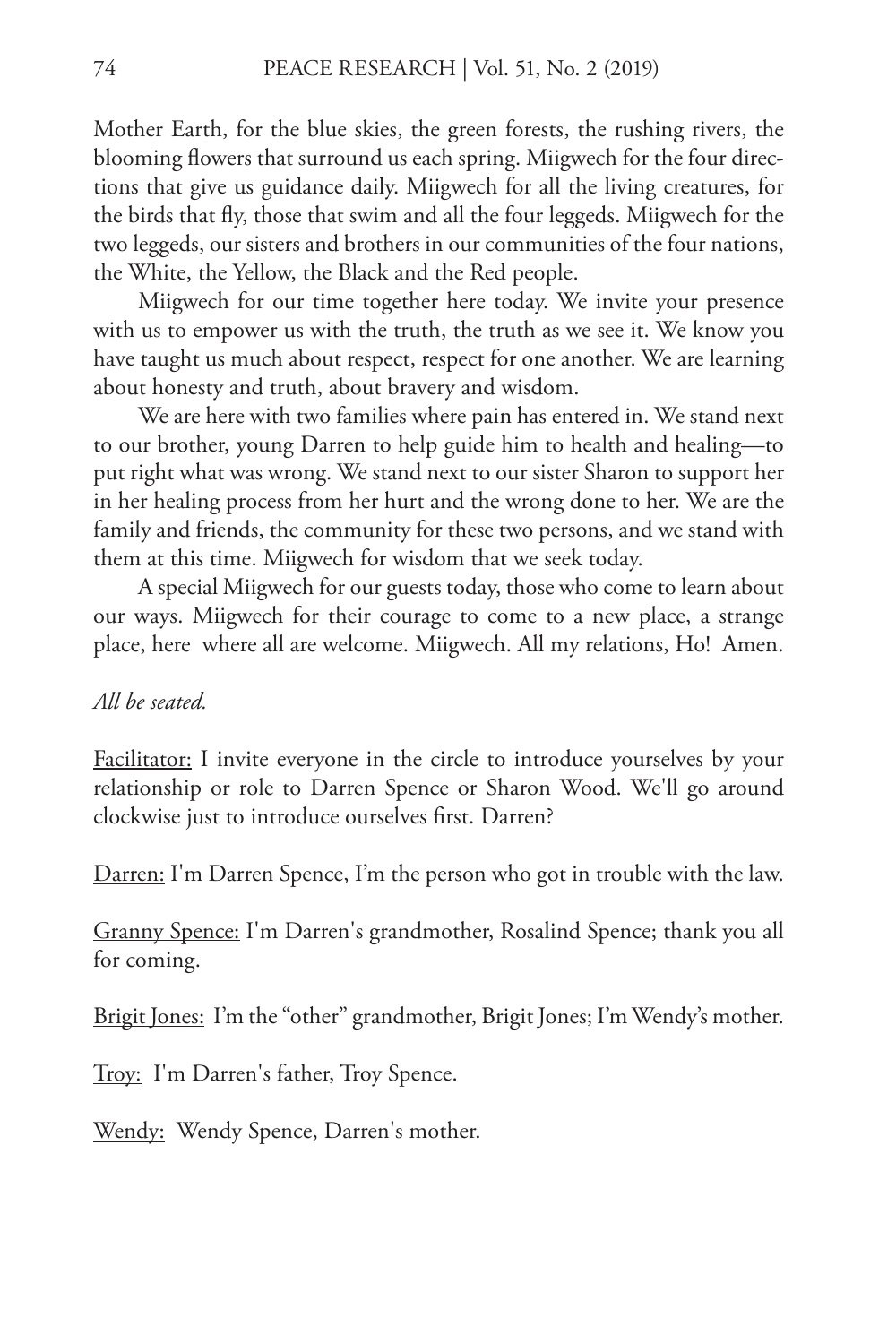Terry: I'm his sister, Terry, I'm 12. (*Whispers:* I'm shy.)

<u>Annabel:</u> I'm not shy! I'm 15 and Darren's sister, Annabel. And I'm here to help resolve this situation!

Pastor Lee Morrison: I'm the Spence family pastor, Lee Morrison

Kerry Price: I'm Darren's teacher, Kerry Price.

Pat Spence: Pat Spence, one of Darren's cousins

Chris Wentworth: I'm Darren's lawyer, Chris Wentworth

Dale Shaw: Dale Shaw, Youth Aid Officer the Police representative

Beatrice: I'm Sharon Wood's mother, Beatrice Walking Tall

Cynthia: My name is Cynthia Whitecloud and I'm Sharon's counsellor; I'm here to support Sharon.

Jeannie: I'm Sharon's best friend; my name is Jeannie Softfeather.

Sharon Wood: I'm Sharon Wood, the person whose car was stolen and damaged.

Elder Goodheart: I am the Elder from Sharon's community and I am hopeful about this process. You are all brave to be here. Together we can seek wisdom and justice.

Facilitator: Our purposes for coming together today are to address the incident 14 days ago today and to participate in setting things right using a healing circle process. Participants within this circle session have all agreed in advance that they each are committed to reaching a solution in this matter through a group consensus. That is, all of you must agree to the solutions put forth within this circle. If no consensual agreement can be reached, then the matter will return to youth court.

I would like to add that I have full confidence that all the participants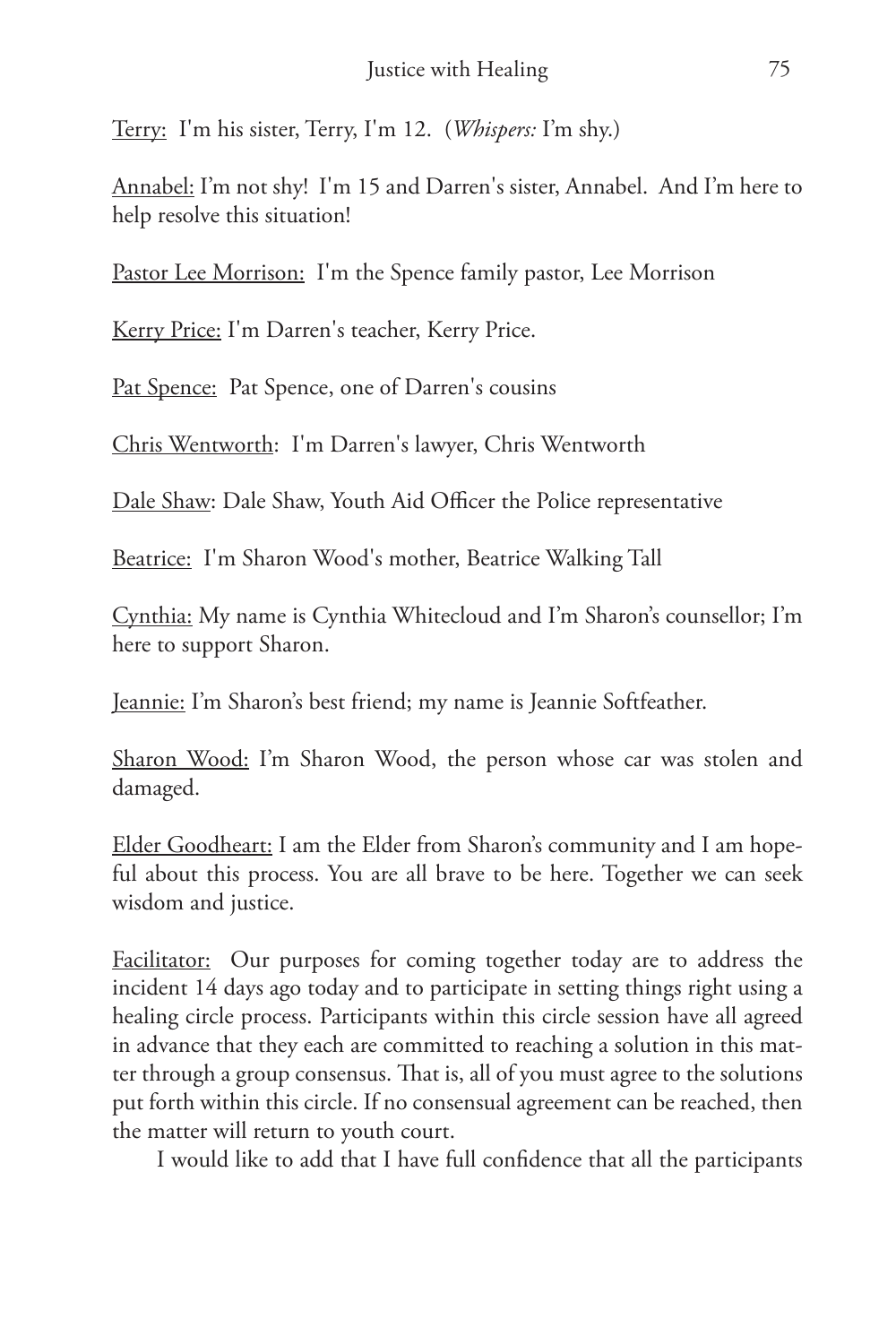here today have the ability to come to good, sound decisions that will be fair for all concerned. With the exception of the Facilitator and the Police Representative, each of you has been personally invited here by either Darren Spence or Sharon Wood.

Within this circle, we strive to affirm and support all participants—the person who has caused harm, the person harmed, their extended families, and the community and any other parties affected by this matter.

This process is confidential, that is, what is shared within this circle is not to be disclosed to others not present today. The agreement reached will be formalized by the end of this process and shared by the police officer to the District Attorney.

The final agreement is public information. If there is no further conflict with the law on Darren's part, and the agreement terms are followed, the matter will be officially closed and no youth record will exist for this issue. Participation in this circle is voluntary, and all of you here today have agreed to take part.

The process will involve the police representative first reading a summary of the facts surrounding the incident two weeks ago today.

I will give Darren the first opportunity to speak to state and acknowledge his role in this incident. Then Sharon Wood will be invited to share and directly after Sharon speaks, I will give Darren the opportunity to respond to Sharon if he chooses. Then we will proceed in a clockwise direction with Darren's extended family and supporters sharing; then Sharon's extended family and supporters sharing.

Once everyone has had an opportunity to share how this incident has affected them Darren's family may choose to have a caucus, or private meeting.

After the caucus, everyone will be invited to share their recommendations or have input into planning a comprehensive agreement.

After a consensus is reached, the agreement will be formalized and refreshments of bannock and juice will be served.

My role in this process is primarily to monitor the process and ensure that everyone has a chance to participate and that if possible, a consensus be reached at the end of our time together. To begin, I'd like to ask the police representative, Dale Shaw, to read the Statement of Facts.

Dale Shaw: This is the Summary "Statement of Facts".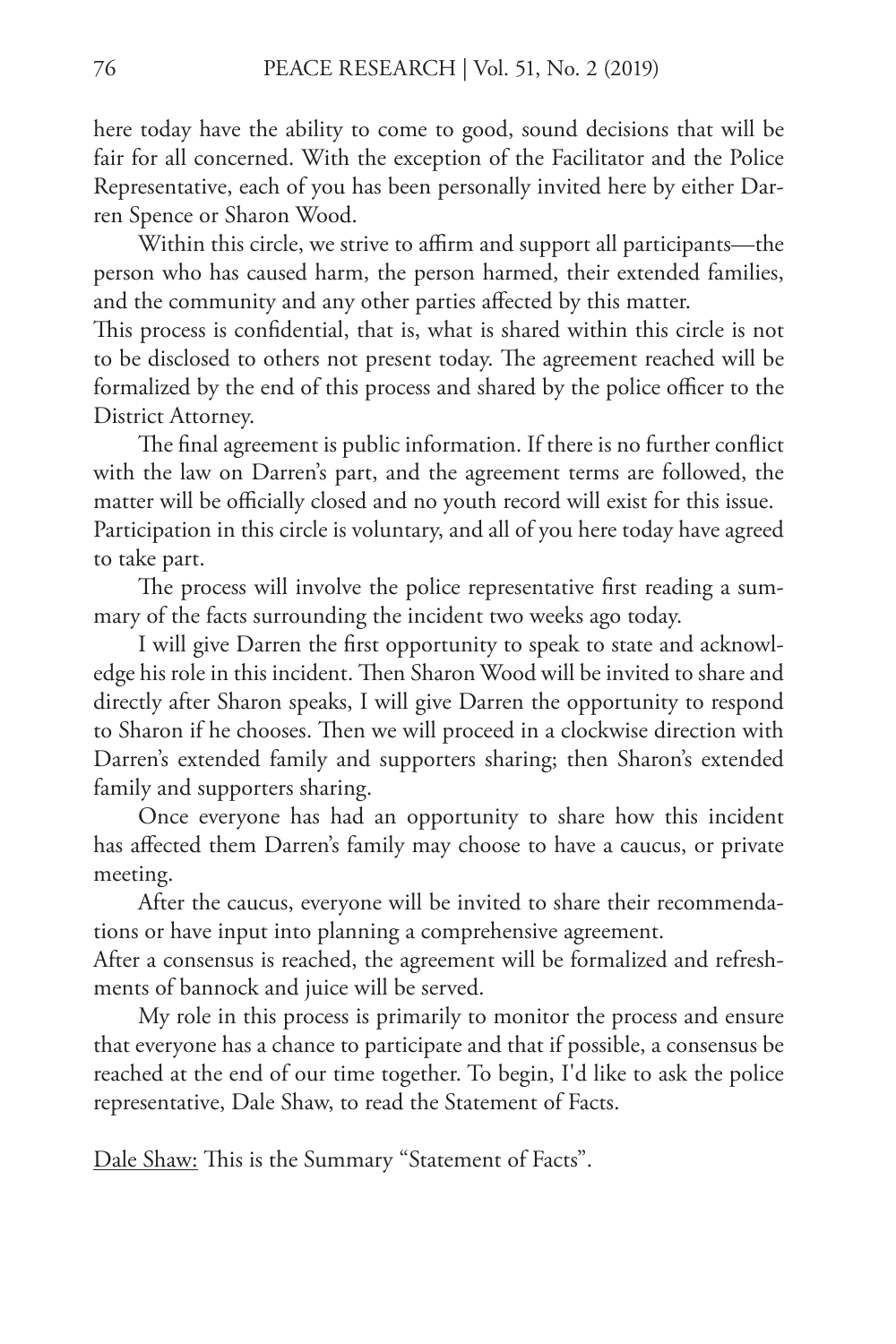"Darren Spence, who is 17 years old, was apprehended for car theft. This offence occurred 14 days ago prior to our session today. Darren has been cooperative with the police, with one exception stated later in the report.

"On that evening police spotted a brown Honda which had been involved in a car accident. When asked to produce his driver's license and registration, the police discovered that the car had been stolen. Darren was taken to the downtown police station where he was charged and released to his parents. Damage to the car, which had been totaled, has been estimated at \$7,600.

"A digital camera with 100 photos and 10 disposable cameras with undeveloped film all valued at \$400 was also ruined. When the police questioned Darren again about where he had stolen the car, he said he didn't know exactly, which is how we learned that there was another person involved. Darren has repeatedly refused to state the name of the youth who initially stole the car for fear of his own well-being and that of his family.

"Darren Spence has been charged with car theft, causing damage to the stolen car and its contents."

Facilitator: Thank you Dale. Darren, we understand that you accept responsibility for this, and now we invite you to affirm this in public.

Darren: Yah, I do. I was driving the car when it crashed. It was totally my fault the car was ruined. It was not my car; it was stolen.

Facilitator: Thank you Darren for owning up to this in public with all of us here. This is another step you've taken in a healthy direction. With this acknowledgement of your responsibility in this matter, we can now proceed to this next phase.

At this point I want to give Sharon Wood, the opportunity to share what impact Darren's behaviour has had on her. While Sharon speaks, I will set the Special Listening chair in front of her for her Listener to sit in while he or she listens and paraphrases. In this case, she has told us in advance that she would like Darren to be her Special Listener. We realize that this Deep Compassionate Listening skill is a new one for many, so we will be supportive in everyone's attempts at this careful listening and remember, I am here to help coach and support the special Listener also.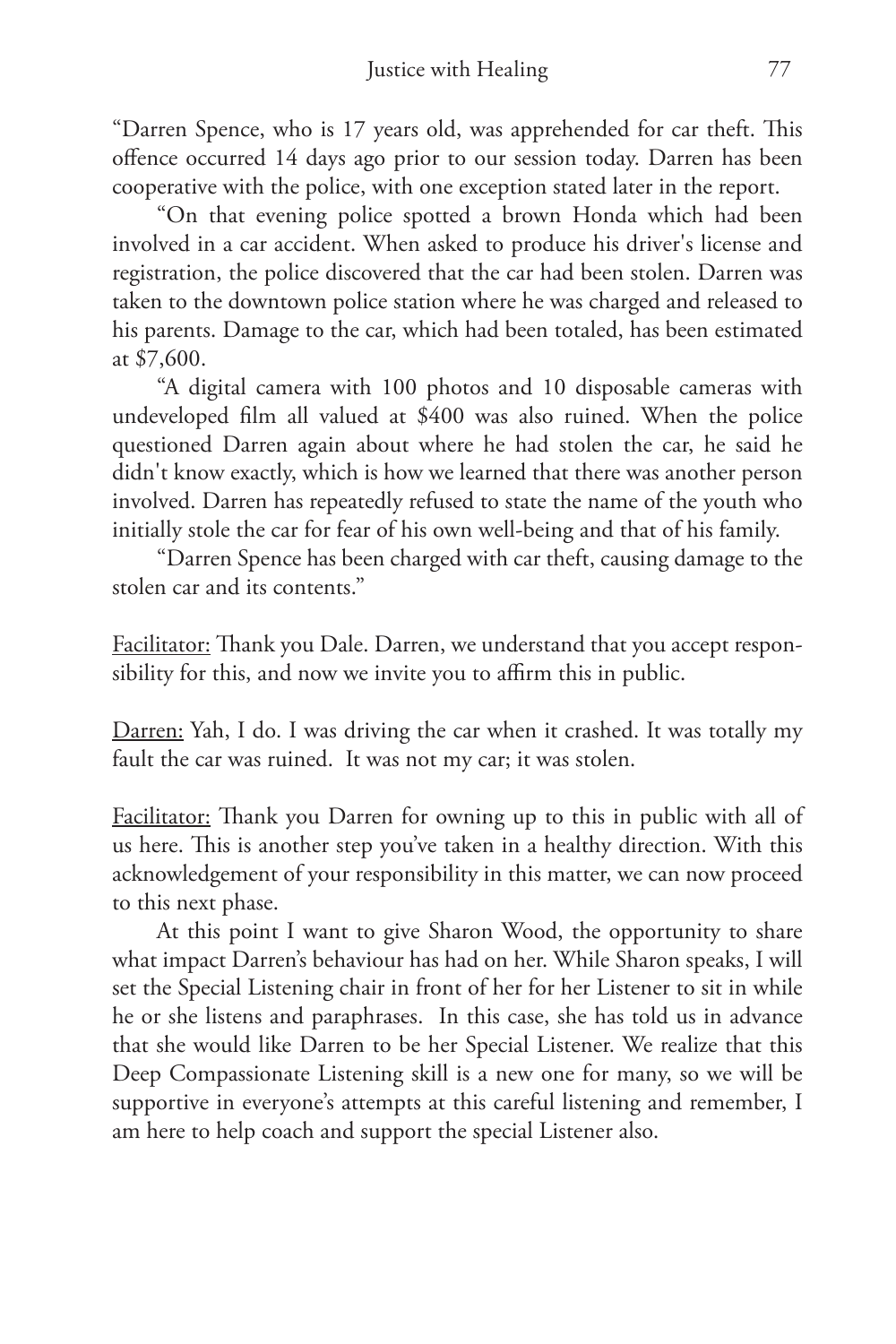Darren: (*moves over to sit in the Special Listener's Chair in front of Sharon*).

Sharon: My vehicle was stolen and totaled by this young man *(nods at Darren)* who was apprehended and I was told that he had agreed to participate in this Anishinaabe (pronounced Ah-ni- shi-naah-bay) Healing Circle. I was encouraged to attend today by the Facilitator and my family. I don't know much about this process, but it sounds like a good idea….

Darren: Uh...

Facilitator: Yes, Darren this is a good place to paraphrase, just state what you have understood so far...

Darren: You're not sure, but will try.

Facilitator: (*nods yes)* Good, short...

Sharon: Yes. Hopefully, this kind of session will help young people learn to be more responsible, so I am very interested and curious. I am impressed that you have not just admitted your responsibility, but that you are also sitting here facing me!

Darren: You're surprised I've owned up; that I'm even here.

Sharon: Not exactly surprised, but touched that you are listening to me. I also hope it would address my problem of not having a car. The theft of my car has had a big impact, especially on my children. I have three children, ages 3, 5 and 9. My youngest goes to preschool two miles away and the older two children attend school a mile from home. I need my car in order to get them to school and also, to drive to and from work every day.

Darren: You depend—dependent on your car each day.

Facilitator: *(nods yes)*.

Sharon: Yes, and when it's missing it's even more noticed and missed. My oldest is on the swim team preparing for competition events and because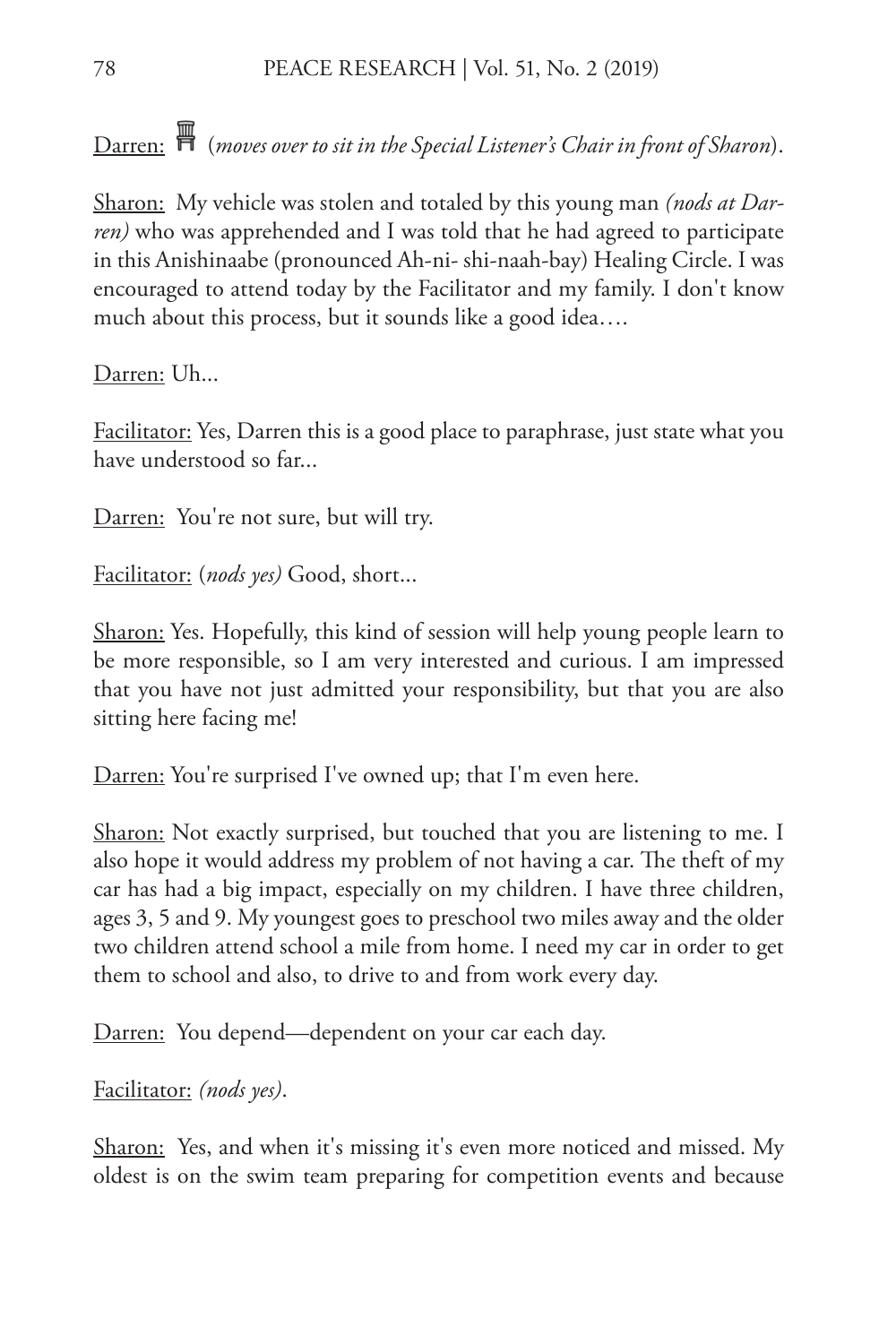of not having my car, she has missed some practices. I have already missed three days' work trying to make some other arrangements for transportation and to make a statement to police and to car insurance agents. On top of that, because my car was totaled, I have had to spend a great deal of time looking for another car and I still haven't found one.

Darren: Your life's a mess.

Sharon: Right. You got it. It really bothers me. There are so many cars being stolen by young people, kids like you, and it seems like they are only getting a slap on the wrist and you don't learn anything from that. I am also worried about youth growing up into responsible citizens, and I really want youth to learn earlier in life that there are natural consequences when they are irresponsible. This is an opportunity for you to learn.

Darren: You think we're jerks.

Sharon: Well, not exactly jerks, but you have to learn what is right and what is wrong. And the sooner the better. Life is hard enough without making it hard for each other.

Darren: You want us to learn.

Sharon: Yes. And I want you to know that you did more than steal a car, you stole our memories! My grandmother just turned 85 and we had supplied 10 disposable cameras for guests to take photos plus the digital camera had about 100 photos on it—for her 85th birthday party; it was the first family reunion we've had in ten years!! You stole our happy memories. Now every time we think of our family reunion, we remember that was the day my car was stolen and wrecked.

Darren: I ruined it for your family.

Sharon: Yes, that's right. You caused us so much pain and I wake up to that every day. I didn't expect to feel so angry and violated. I've never been robbed before. This really has shaken me up. I am still angry. My children cry all the time now.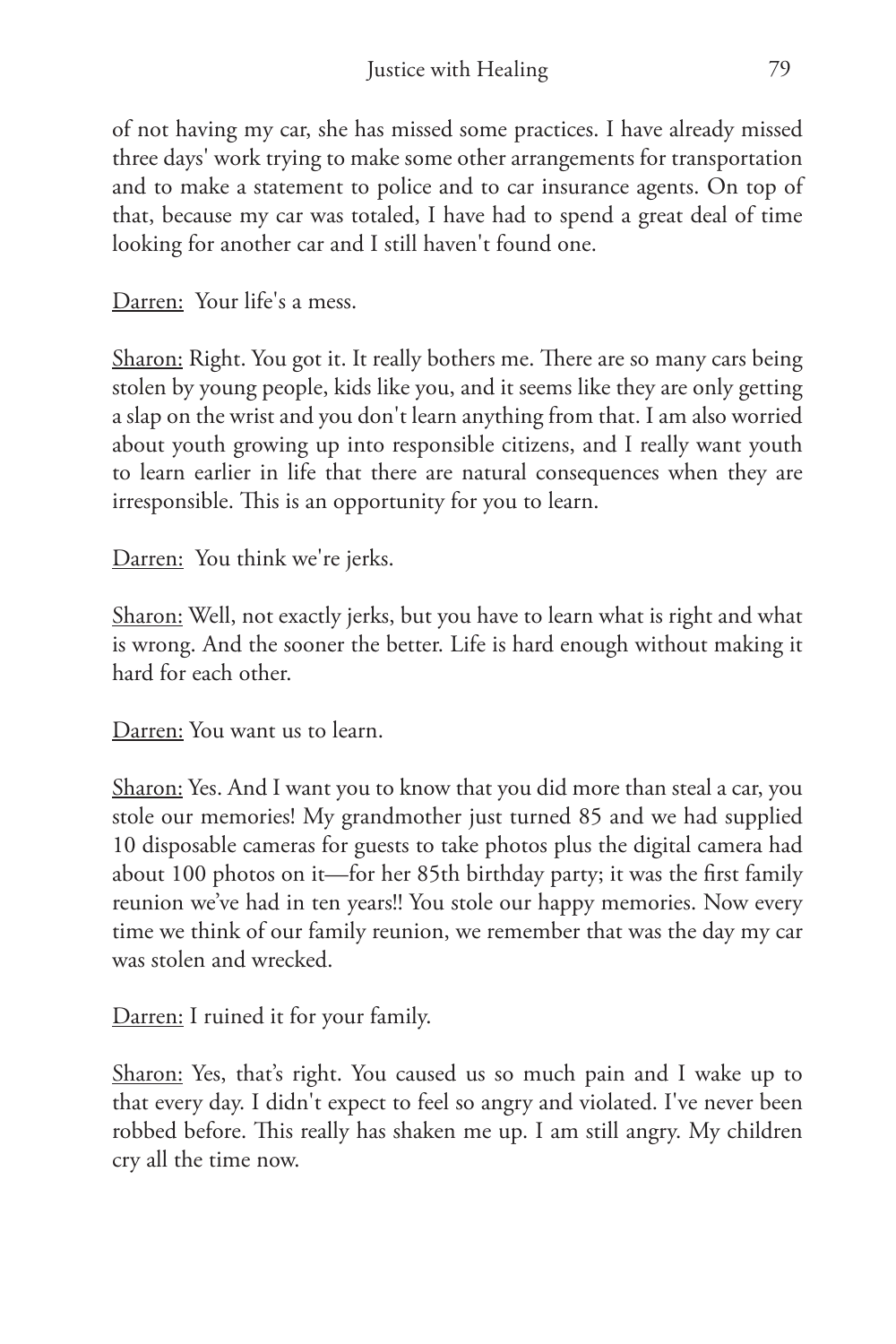Darren: *(looks ashamed)* You—still very—upset...

Sharon: You can say that again. And please everyone, call me Sharon.

Facilitator: Thank you Sharon for sharing openly about your experience and the impact on you. I think we each have a better picture of your hurt and suffering, much beyond the loss of material things. If you would like to share more now or later, you may.

Sharon: Maybe later.

Facilitator: I'll remember that. Darren, we can see by your paraphrasing, that you understand much better. And since Sharon is now finished sharing, Darren you may take your seat again.

Next, we want to give Darren the opportunity to share something now before we move on to the rest of his family.

Darren: OK. I was going to ask someone else, but I can see that Ms. Wood is a nice person, so I guess it's fair that I ask—Sharon—to be my listener?

Sharon:  $\mathbb{H}$  (gets up to sit in the Listening Chair) It meant a lot to me that you listened to me, so—ok...

Darren: I'm not sure what to say. I really didn't realize that I was hurting a person—a real live person who has feelings—and a life—and kids, little kids and a grandmother (pauses) that what I did hurt children and made them scared—made them cry...

Sharon: Now you see that your actions harmed us, violated real people.

Darren: Since we're not done yet, I probably will learn a lot more, but I already feel bad...I can see I didn't realize—I—didn't mean to hurt you.

Sharon: You didn't plan to harm us. You're open to learn more...

Darren: Yah—that's enough for now.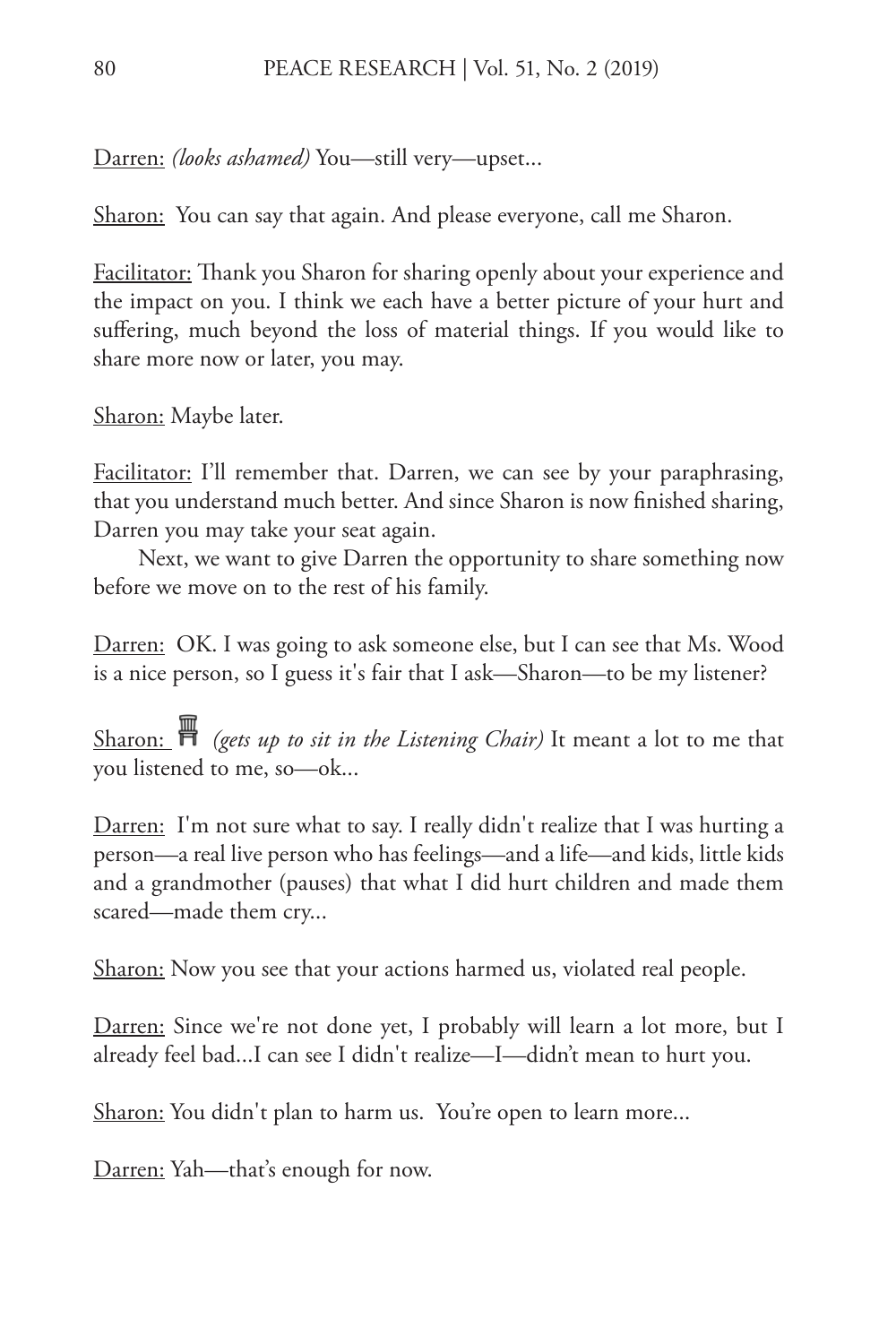Facilitator: That's fine for now, you'll get another chance later. Sharon, thanks for coming to take the Special Listener's chair. This has to be tough to do.

### Sharon *(moves back to her own chair)*.

**Facilitator:** Next we will turn to Darren's family for any comments. Once again, we will invite each person who wishes to share to first invite a Special Listener for yourself and for us. We have you seated in a special order. Granny Spence you're next...

Granny Spence: Miigwech, Thank you. I'd like Sharon Wood's mother to be my listener.

Facilitator: Beatrice, please come sit here. Thanks for helping out in this way. Your job is to listen for us all and to paraphrase, restate what you've understood, as short as possible. I'll be here to coach you, if needed.

Beatrice Walking Tall: *(gingerly stands up and points)* There?

Facilitator: Yes.

Granny Spence: I'm Darren's grandmother, his father's mother. Thank you all for being here to help us. He was our first grandchild. We held him in our arms and nurtured him and helped him since he was a babe. Now we can see that we need to do that again.

Beatrice: You guided him then and now again.

Granny Spence: Yes. He has been a good kid, mostly, and children often make mistakes. Now we have to stand by him and help him put things right. We can see that this is really serious.

Beatrice: You recognize a wrong was done.

Granny Spence: Right, and we are committed to fixing it. And we as a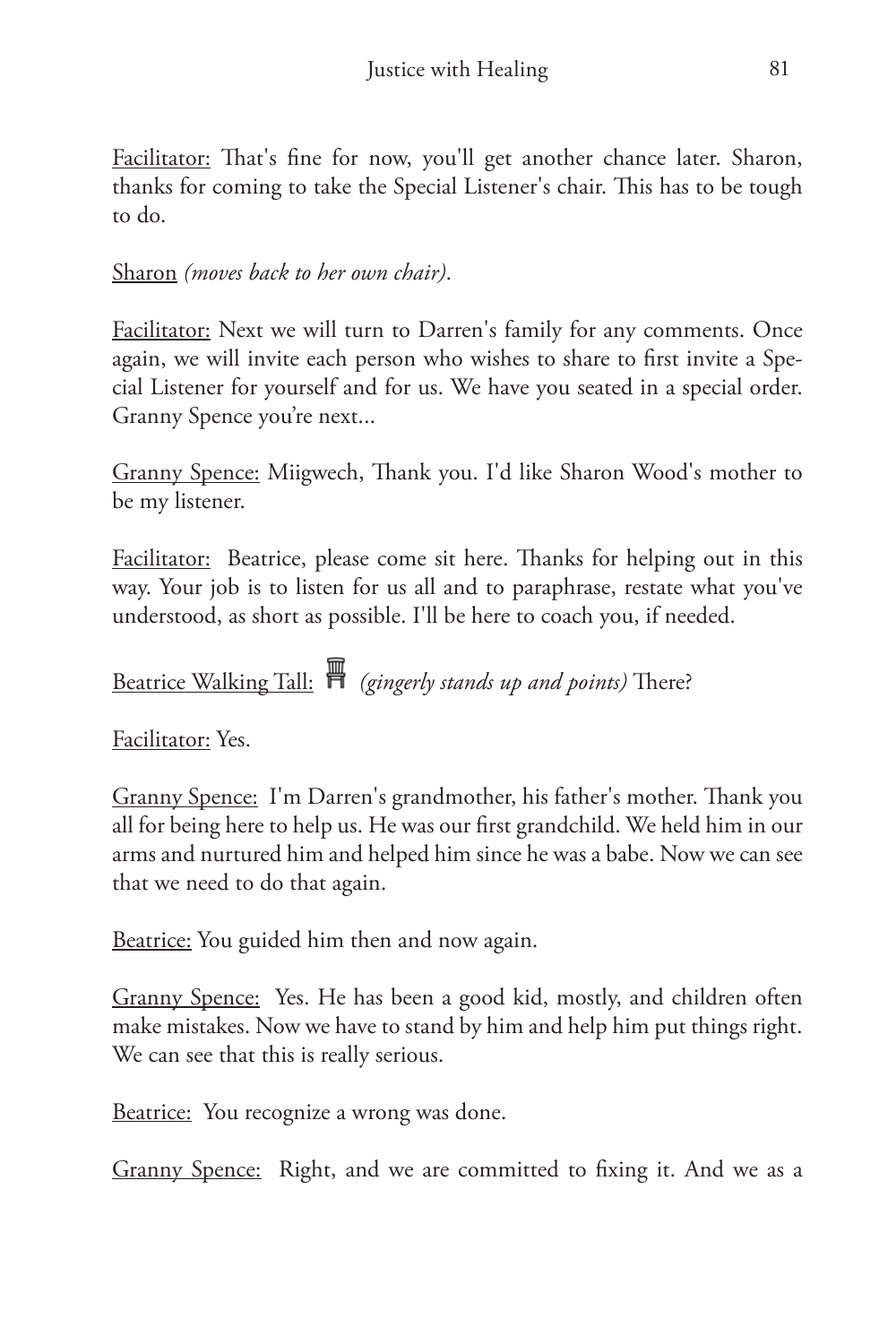family think this session is a great idea. This is our first time; and *(looking at Darrren)* it better be our only time, too! Already I can see it helping.

Beatrice: Ms. Spence, you're hopeful.

Granny Spence: *(nods, looks at the Facilitator as if finished speaking)* And everyone here can call me Granny if you want, everyone else does.

Facilitator: Thanks for inviting us to do that, Granny. It looks like you're finished sharing for now, so Miigwech to you both. Thank you very much, Beatrice for helping out and doing such a great job of listening and paraphrasing. They were correct and very short, too. It helps all of us understand better. Next is Darren's other grandmother, Brigit Jones.

### Beatrice: *(moves back to her own chair)*

Brigit Jones: My name is Brigit Jones and I'd like-Sharon--would you? Come be my Listener—is that ok?

Facilitator: Yes, Sharon you are invited to be the special listener, if you'd be willing to help out in this way—it's voluntary—only if you are willing to...

Sharon: *(moves back to the Listening Chair)* Sure.

<u>Brigit:</u> We are here because we care about Darren very much. We are also interested in putting things right. What Darren did was just plain wrong and now he must make things right again. That's why we're here—to support him and help him do the right thing.

Sharon: You see it was a mistake and plan to help him fix it.

Brigit: Yes. That's all I have to say. Is that ok?

Facilitator: Yes, the sharing is voluntary and each person is invited to say as much or as little as you wish. Next is Darren's father.

Troy Spence: I'm Darren's father, Troy Spence. For my listener I'd like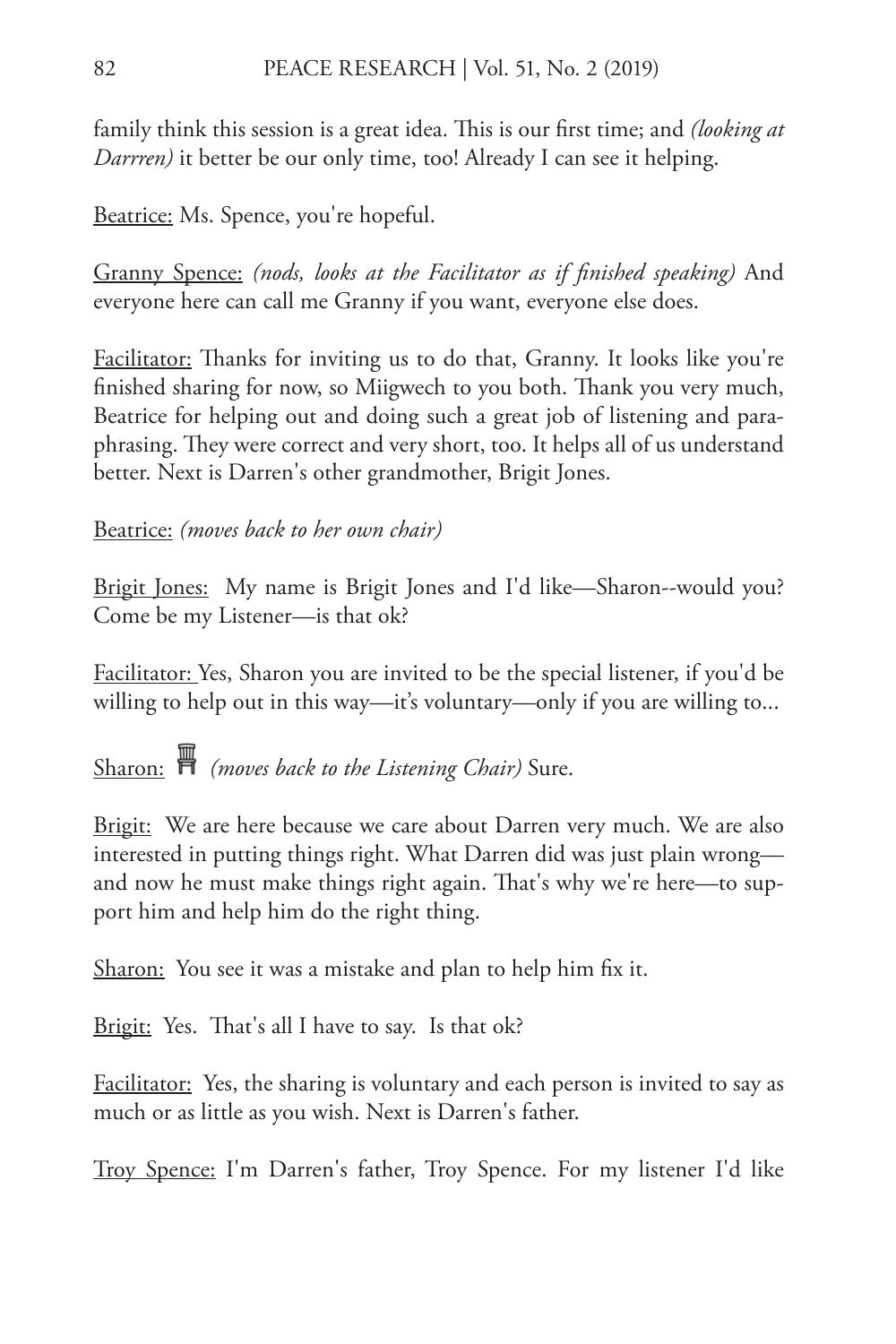Sharon Wood back here, is that all right?

Facilitator: It is the job of the speaker to ask for your Special Listener, so yes.

Sharon: *(comes back to sit in Listening Chair)*.

Troy Spence: It is a real shame for you to have lost all of that. We are so sorry. You shouldn't suffer because a kid is having personal problems. It's not your fault.

Sharon: You are sympathetic with me. You feel for me...

Troy: Yah. Yes. Darren was a good kid for many years—when he was younger. Now I feel guilty for not being around more and providing more guidance. I can see that he is still a youth and needs guidance. I can see this session might be good.

Sharon: You feel responsible because you have been not involved enough. You can see he needs more help.

Troy: Yes, I feel really badly that I contributed to this problem because I didn't spend enough time with him. I could have helped out guiding him more. I wasn't there for him like I should have been—I wasn't around much...

Sharon: You feel you could have supported more.

Troy: Yes. This is embarrassing for many reasons. I left my family because of my own personal problems and I withdrew and have not been around much. I didn't know what to do, so I just left.

I can see he needed me. Probably the entire family needed me to be there for them.

Sharon: You left—they— and they needed your help...

Troy: Yes—right. That's all for now.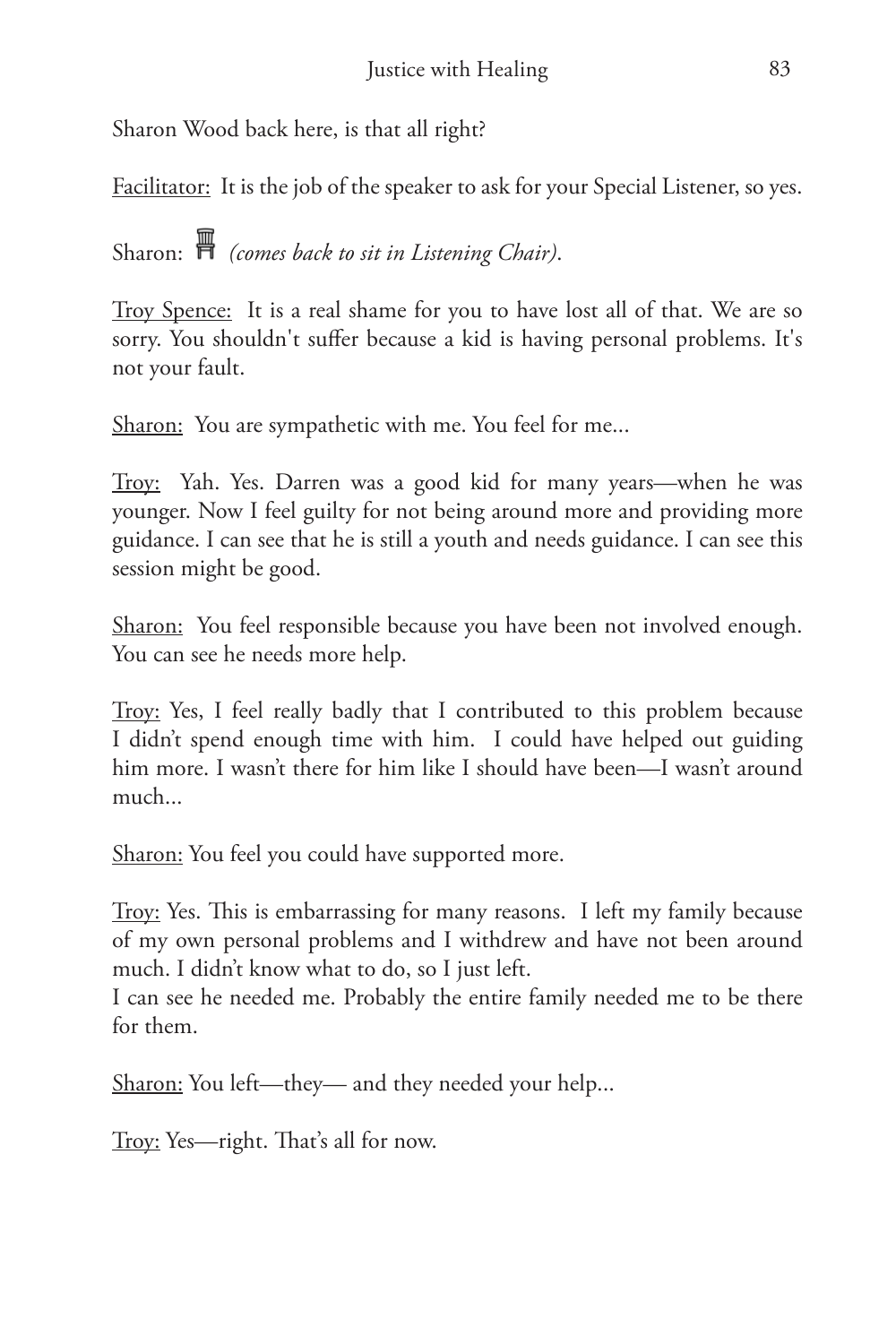Facilitator: OK, Miigwech to you both. Next is Darren's mother.

<u>Wendy Spence:</u> I don't know who to ask for my Listener—a volunteer? *(pause)*

Cynthia Whitecloud: I'll do it. Is it ok if I listen?

Facilitator: Yes, certainly, thanks for volunteering!

Wendy: Darren is our first child *(tearfully)*. He has a good job at Safeway after school—He—used to help—around the house with chores—I noticed things have gotten worse this last year—Thank you.

Cynthia: You know he can be good; but it's gone downhill.

Wendy: Yes. Thank you.

Facilitator: Miigwech. Next in the circle is Darren's younger sister, Terry.

Terry Spence: No *[shakes head no]*.

Facilitator: It's ok to pass. Annabel?

Annabel Spence: I pass, too, for now...

Pastor Lee Morrison: I'd like to ask Annabel to be my listener.

Annabel: **H** OK! I'm ready!

Pastor Lee Morrison: I have heard that this process can be very successful and hope and pray it will be fair and helpful to all. We can see that help is needed. Change is hard, but we know it can happen—we can all join together and maybe turn lemons into lemonade...

Annabel: You hope we can work together for good.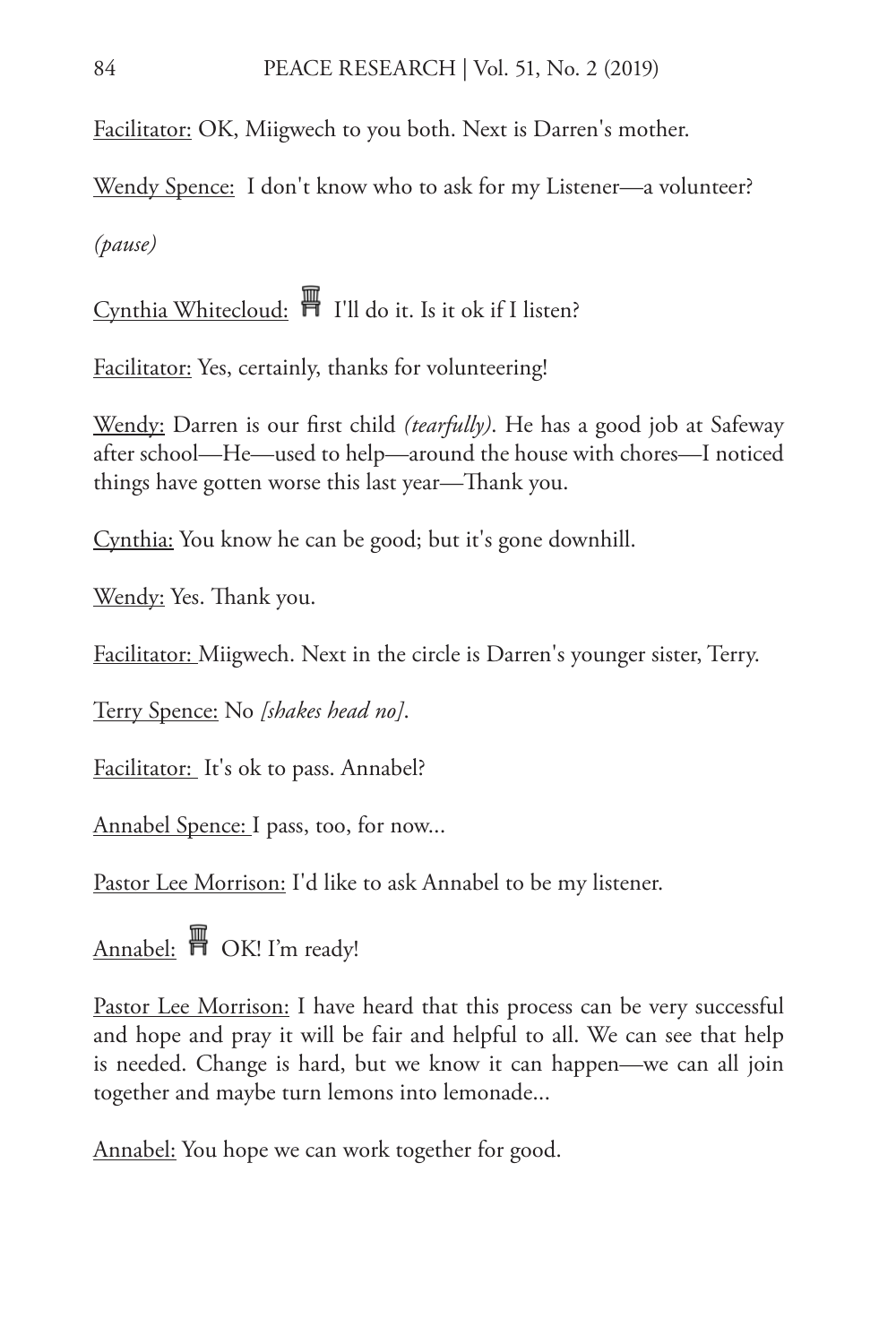Pastor Lee Morrison: Yes, that could make a difference. One person alone is sometimes too isolated. You are a strong family. Darren can benefit now even more from being a part of this loving family—We all can step up and surround him with our compassion and love (smiles and nods).

Annabel: You think we can circle around him.

Pastor Lee Morrison: Yes, I do. Darren would benefit from the family's and community's strength. Thanks.

Facilitator: Thank you both, Annabel, you did a great job of paraphrasing! Kerry, you're next; we understand that you are Darren's favourite teacher, too.

<u>Kerry Price:</u> I'm glad to be here. Yes, I have always thought Darren was special. For my listener, I'll take a volunteer, I don't know everybody here.

Annabel: I know you! I'll do it *(moves to Listening Chair)*.

<u>Kerry:</u> Great! Thanks. As I said I am glad to be here. I want everyone to know that I will help in any way that I can. I've noticed that Darren is more thoughtful than many of his friends, so I am optimistic about his putting things right –and—learning to avoid doing things like this in the future.

Annabel: You can see there's hope for Darren.

Kerry: Yes. I'm mostly here to listen today, so I don't have any more to add now, maybe later—I would like to offer some concrete assistance.

Annabel: *(silent, thinking she's done)*

Facilitator: It would be great to paraphrase this last...

Annabel: Oh—You'll say more later; you want to help.

Kerry: Yes. Thanks.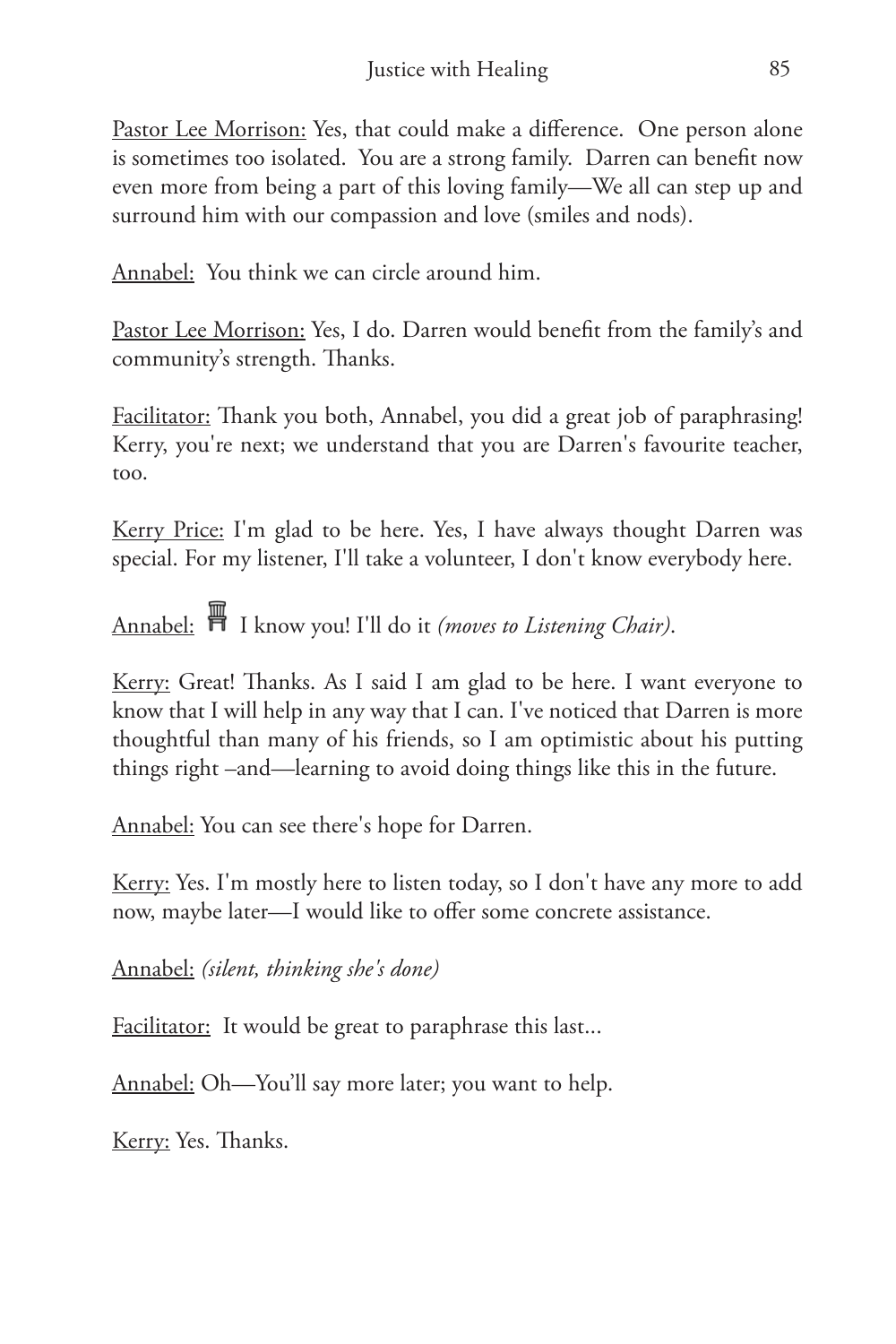Facilitator: Thank you for sharing. Annabel, Terrific job! Next Pat Spence, Darren's cousin.

<u>Pat Spence:</u> I actually don't have anything to say now; I am willing to do whatever...

Facilitator: OK. That's fine.

Chris Wentworth: I'd like to have the Police Representative be my special listener—Dale?

Dale Shaw: *(moves to Listening Chair)* Ready.

Chris: Because I am very familiar with this community circle healing process, I am optimistic we will reach a positive resolution by the end of the session. I've been involved with this process before and I've seen problems solved and relationships improved. It works!

Dale: You've seen results.

Chris: Yes, I'm here mostly to listen today.

Facilitator: Thank you both. We turn to Sharon's mother, Beatrice Walking Tall...

Beatrice: I'd like to ask Darren's mother to be my listener.

Wendy:  $\overline{\mathbb{H}}$  (to facilitator) I don't think I will be good at this.

Facilitator: It's a first time for many; that's why I'm here; I'm here to coach you even feed you lines, if helpful. Together, we'll do just fine!

Beatrice Walking Tall: This has been so very hard for my daughter; Sharon works so hard, has such great kids, I think this is very unfair what has happened to her. She was innocent. She has a good life with her family and her job. Everything is turned upside down for her now.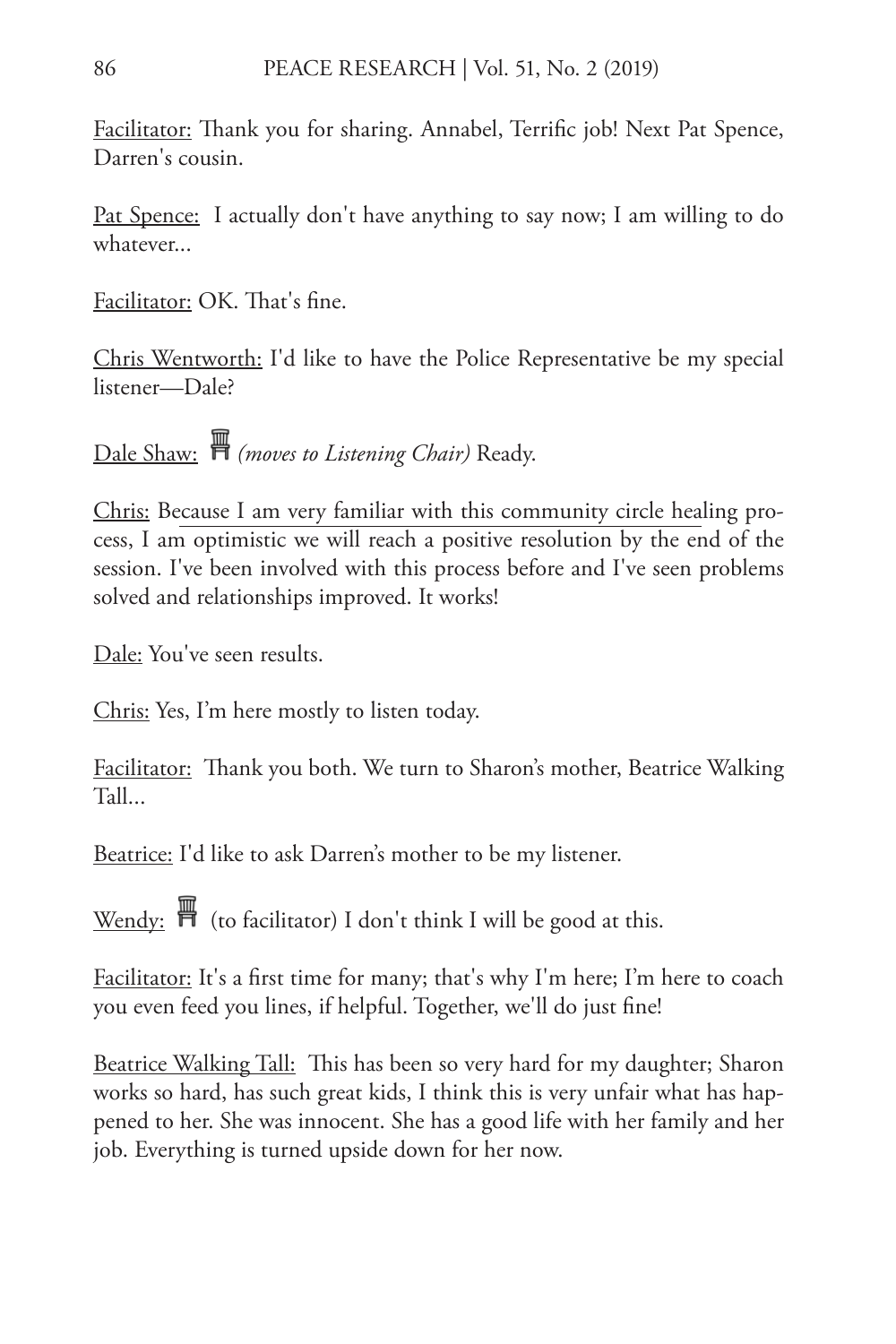Wendy: She didn't deserve this—and now the rug's been pulled from under her.

Beatrice: Yes. The children are afraid. And now I am increasingly more worried about her and the area where she lives. It's not so good, not safe enough, I don't think these young kids realize they turn people's lives upside down, they only care about themselves, they don't respect anyone else.

<u>Wendy:</u> Darren and other youth are selfish and...

Facilitator: That's good enough.

Beatrice: Yes, I worry about young people not learning the old ways and traditions—of respect and well, respecting other people, all people. I sure hope they will learn; I sure hope Darren will learn something from this time together.

Wendy: You have hopes that he will become more respectful, considerate.

Beatrice: Yes. That's all for now. Thank you.

Facilitator: Sharon has invited her counsellor to come share with us.

Cynthia Whitecloud: My name is Cynthia Whitecloud and I am just here to be supportive to Sharon. I am here to listen and support her in this process. This is a hard situation for everyone—It seems like a very positive process.

Facilitator: What you've shared could have benefited from a Special Listener, but it's ok that you don't want to share right now; we'll get your input later. We appreciate your being here with us today. Sharon's best friend, Jeannie Softfeather is here as well.

Jeannie Softfeather: I would like Darren to sit in the listening chair.

Darren: **A** (comes to sit in the Listening Chair).

Jeannie: My name is Jeannie. I am here to support my best friend. I'm really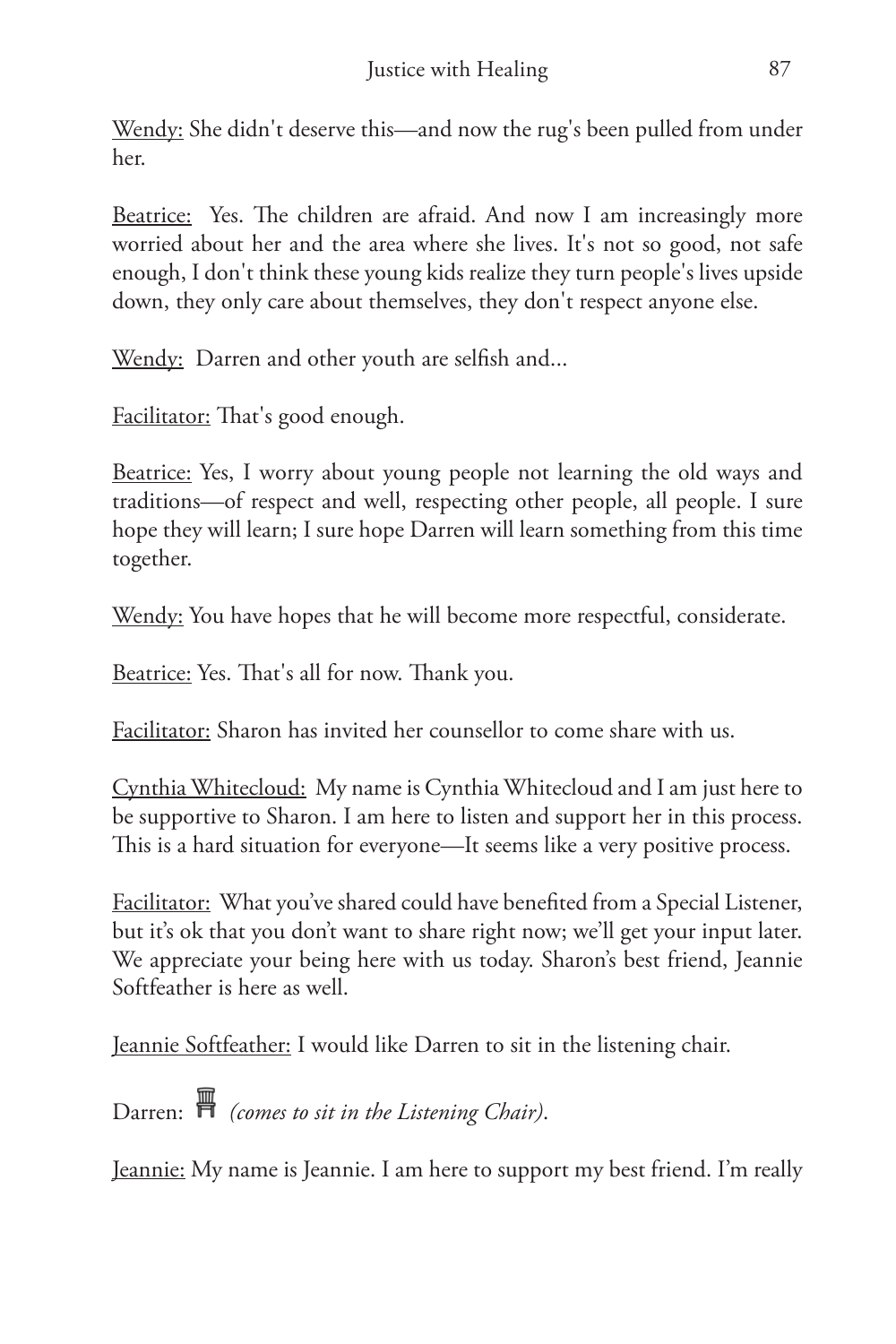worried about her! This has been such a shock. It has caused her to have so many problems. Lack of transportation is one problem; she has problems just getting herself and her family to school and appointments. She's missed work...

Darren: She can't get around.

Jeannie: She usually is very centered and organized. Now I have seen how frightened she has been lately. She hasn't been sleeping well. She called me in the middle of the night twice because she was afraid her house was going to be broken into.

Darren: You see she is really spooked—and can't—isn't calm any more.

Jeannie: That's right. Her children are suffering, too. Her daughter is one of the top swimmers here in the region and she has missed some important practice sessions. Her kids are also more anxious and the youngest is having nightmares.

Darren: Sports is ruined and nightmares—I've made one kid freak out—I didn't mean to.

Facilitator: We're glad you're getting the picture; try to stick only to what you've heard so far.

Jeannie: This is so unfair that she has to suffer just because of one kid somebody did something that he didn't think about...just because they wanted to have a little bit of fun. She and the children suffer because of you and your friends. You just didn't think, did you? You didn't stop to think it could hurt people, real people! Innocent people. Children!

Darren: You think we're totally selfish.

Jeannie: Yes, that you didn't consider how your actions could harm someone else. Other people. You weren't just playing games, you injured human beings. People who have feelings and lives. They will never be the same.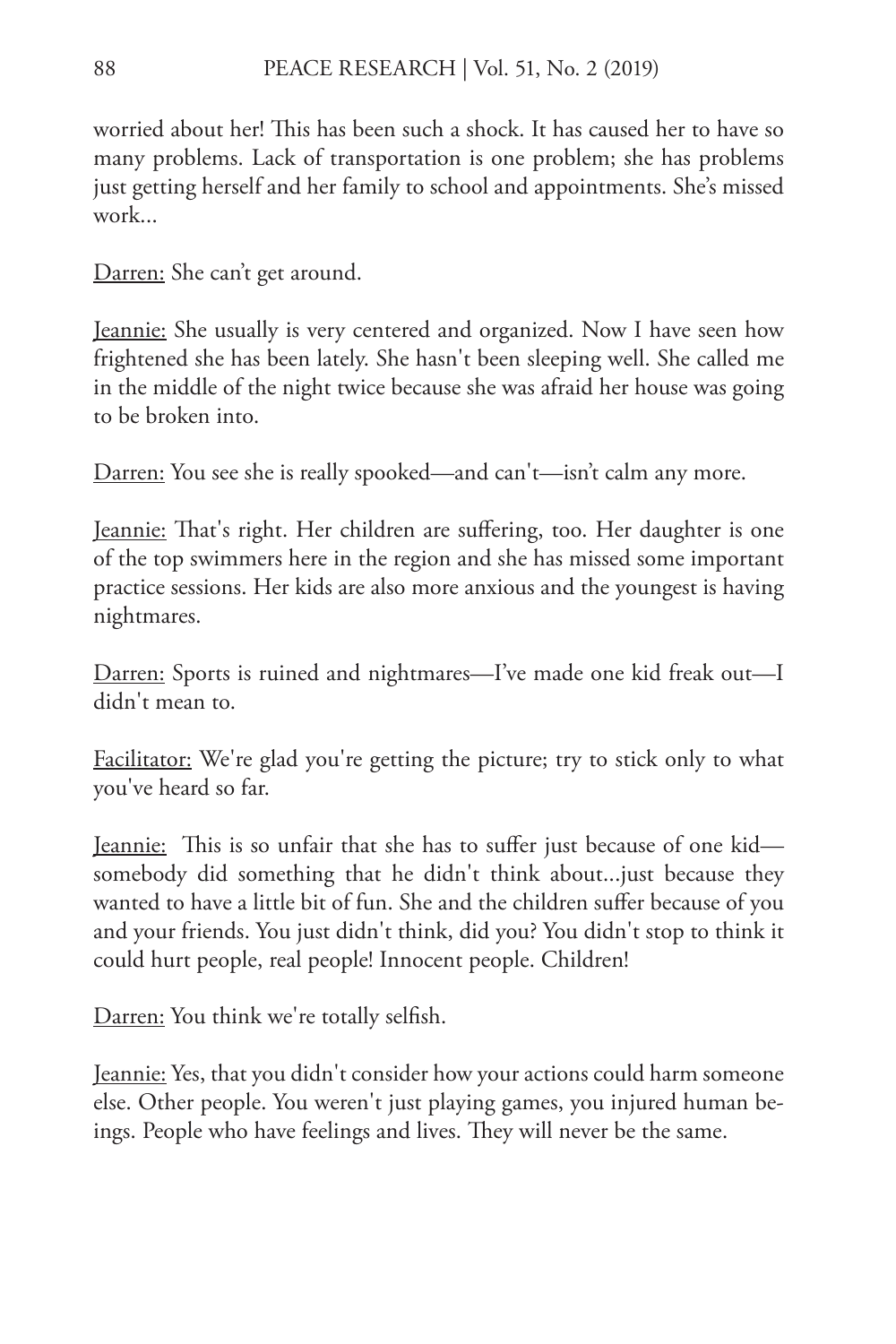Darren: *(whispers)* I've damaged them.

Facilitator: Yes, you got it. Thanks for sharing Jeannie, and Darren, you're doing a great job of understanding and paraphrasing...

Darren: *(returns to his assigned seat)*.

Facilitator: Now is the time for the family to meet alone in caucus. It is time for you to work out a suggested plan that "puts things right." Hopefully you have enough information now—we will leave the room and we will be in the room next door in case you want to talk with me or us.

You told us before which extended family members, friends and supporters you wanted to go with you into the family caucus and it is all of you here now. Let us know when you are ready for us to return. I am confident that you, the extended family, will offer a resolution that will be fair and takes everybody into account, so everyone can have a chance to heal.

### *All stand up as if to leave the room and / or caucus.*

Facilitator: For our purposes today we will all reseat here with Darren's family caucus sitting in the inner circle. Everybody else may sit temporarily elsewhere in a second circle as workshop listeners, to quietly and unobtrusively listen in.

*In real life, Darren and his extended family would be in a room by themselves and the others would leave until called back later.*

*Family Caucus*

*In this demonstration, the family will sit in an inner circle so the rest of the participants can observe this part of the model. In real life, the family caucus would be in a separate room to talk in private.*

Granny Spence: *(intensively looks at Darren)* There is a lot of hurt inside you. We can see it, and we understand that. But you did something wrong, and it doesn't make sense to hurt someone you don't even know. We love you. *(gets up and hugs Darren).*

I am the one who gave you the money to pay for your nice car when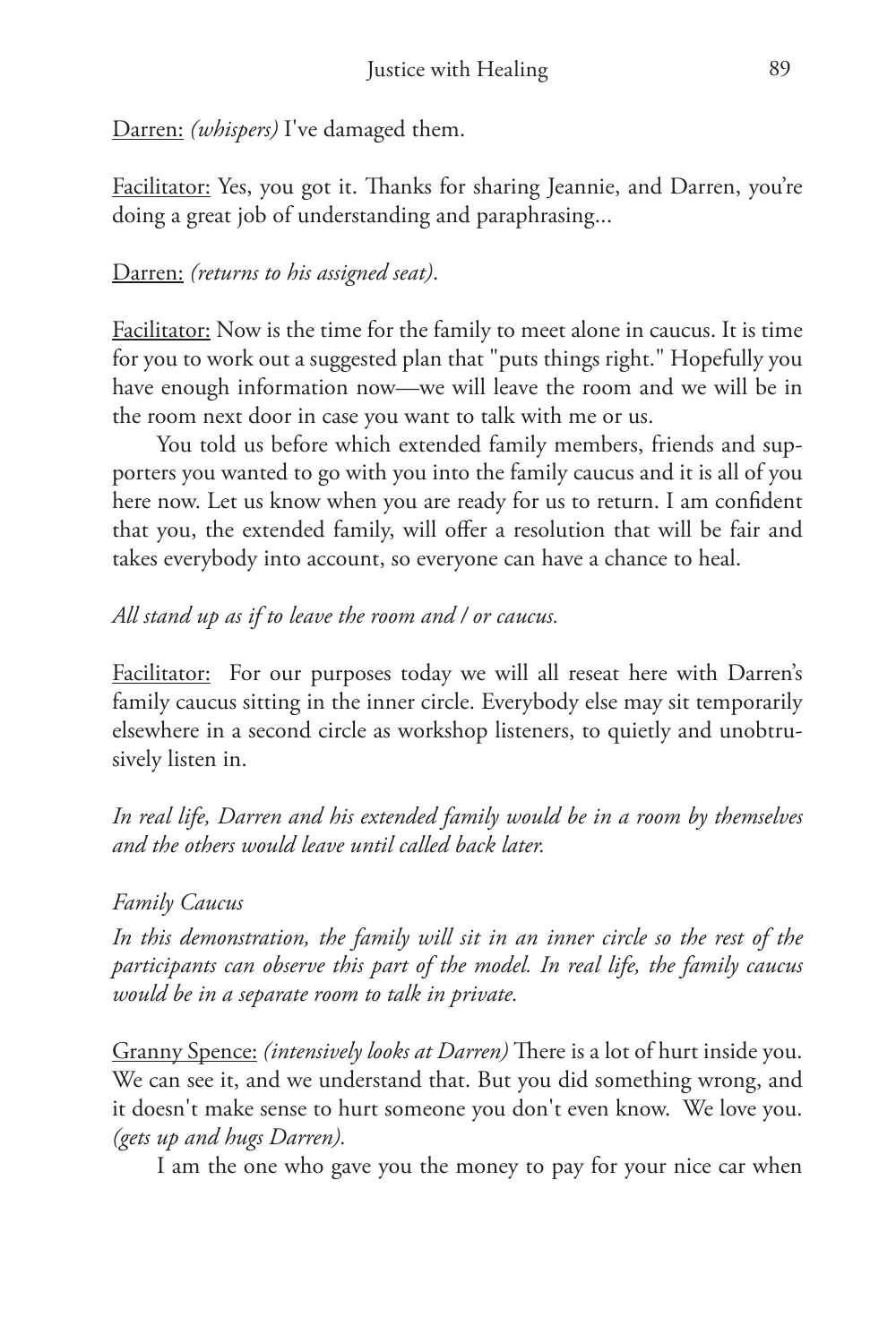you didn't have the rest of the money to buy a car on your own after you had worked for 3 years to earn the money with odd jobs and babysitting.

You need to learn that you must be responsible no matter what your friends say or do. I understand you are trying to help your friend, but it was a bad decision, it was against the law. It hurt that woman, Ms. Wood. That kind of behaviour is leading you down a dangerous path that we don't want our family to go on.

About your friend. We've been over this at home and discussed a lot so we won't go into detail today, but you know how we feel and that we understand that you're not telling anybody the name of your friend to protect yourself and us; but now is the time to—pick good friends, return to old friends or choose new friends more carefully.

Wendy Spence: *(tearfully)* Darren, how could you have done this?? We've raised you to respect other people and now...

Darren: I'm sorry, Mum. I won't ever do it again—I realize what a big problem I've caused to her. Remember this is the first time, the only time I have had a scrape with the law. Let me tell the whole what I have to say and what really happened. That Friday night my friend in the gang picked me up and took me to talk, and I could tell he already had quite a few drinks. I got in the car; I didn't realize he had a car and so I asked him where he got the car and he said he just stole it on Langside Street. And I told him that was illegal and to take it back. He was so drunk he couldn't drive straight; I was trying to grab the steering wheel because he was swerving all over the place. I shouted at him to stop the car and we got in a big argument, yelling at each other. I kept telling him to stop and he finally did and jumped out of the car and he ran away. I didn't know what to do, but thought maybe I should drive it back to the block where it was stolen and leave it there; at least it would be close by, the owner would see it. But I really didn't know exactly which block, but I thought I could get it back to Langside near the University.

All of a sudden it started to rain hard; it was really a bad storm and I couldn't see and lost control and the car slid off the street and I crashed into a tree. It's a good thing Mum, that you always nagged me about putting my seatbelt on! The car stalled and I couldn't get it started and I was sitting trying to think what to do and a police car pulled up and offered help. They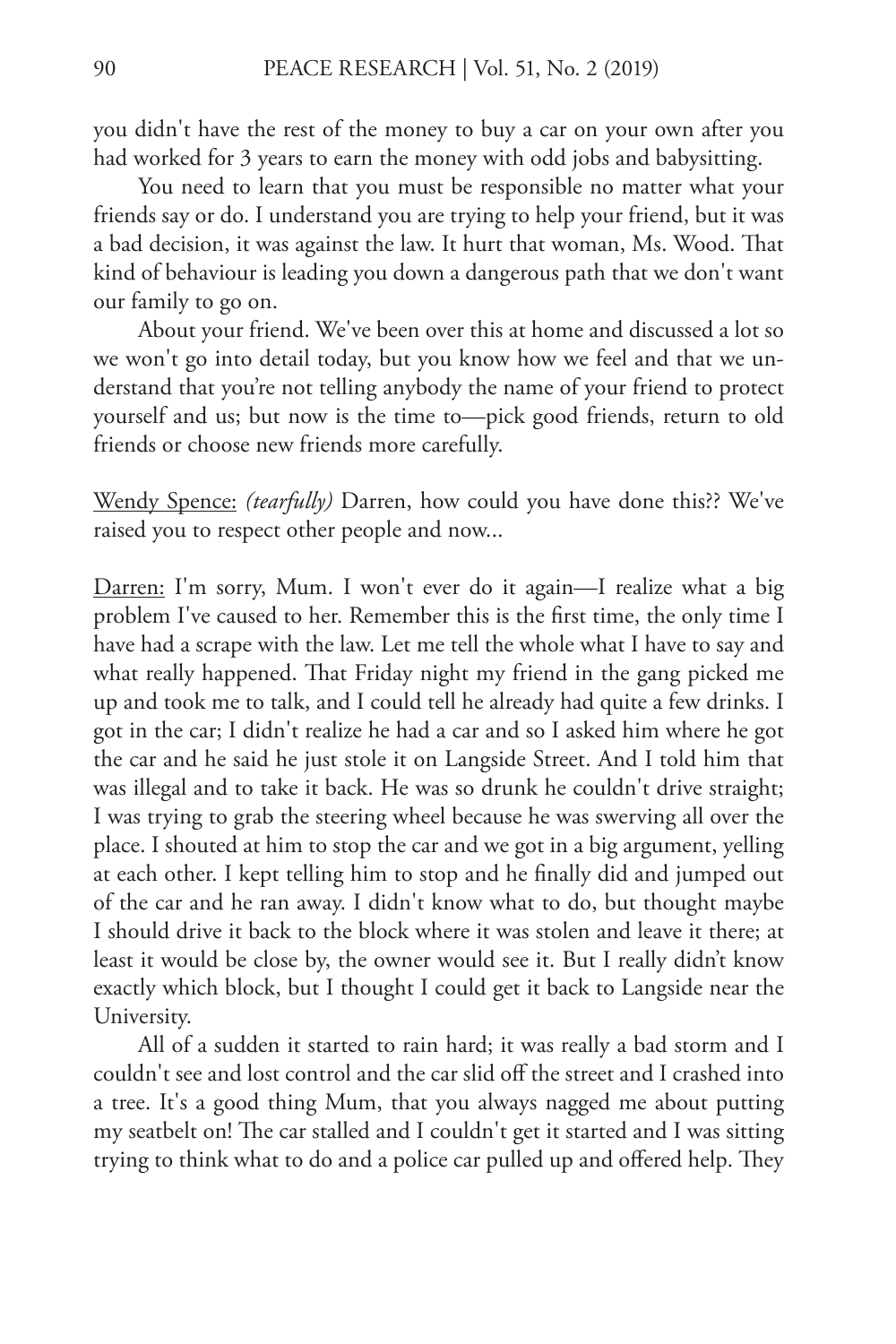asked me for my driver's license and registration and I looked on the visor and found the registration and gave it to them. They asked me whose car it was and I was so scared I told them it was borrowed. And they asked me again whose car it was and I had no answer, so, of course, they found out the car was stolen. So the police officer took me to the closest police station. Boy, was I in trouble!

The next day my friend talked to me and told me that his gang had threatened me if I turned him in. So he was really worried about me and that I could be in some danger. That is why I won't tell anybody who it is. It's my fault. It is not worth the terrible trouble I would get into with the gang and so I will take the rap on this; I shouldn't have gotten in that car in the first place. This whole thing is such a mess.

Pat: I am surprised at your behaviour. When we were kids remember we used to be so close and now we've grown apart—I miss the old times together. Maybe we can change that. Maybe I can help here. I can see that you were trying to be responsible, but you've made some really bad choices.

Terry: You know, you used to always help me with my homework *(tearfully)*, and like I believe you when you say you have learned your lesson. I'm always going to be here for you, Darren.

Annabel: *(passionately)* No one really wants to tell the truth here; but I'm not afraid; I love you so much and that is why we have to be really honest now.

I've been concerned for some time and have been watching you. Some of your friends have had a bad influence on you. Yeah, some of your new friends. You've gotten rude and you sass back to Mom and Pop, you aren't studying like you used to and your grades are getting worse, you know. I've been really worried. Like something needs to happen or the gang will get you and that's the end. Not just you, but the rest of us, too. You want your sisters to be in trouble with that gang?!?! Don't you care about us? You want them to be harassing us and frightening us? I know you care about us, but it sure doesn't feel that way when you hang around with some of them! Make a change now! You can do it!

*Long silence and tearfulness, emotions felt keenly.*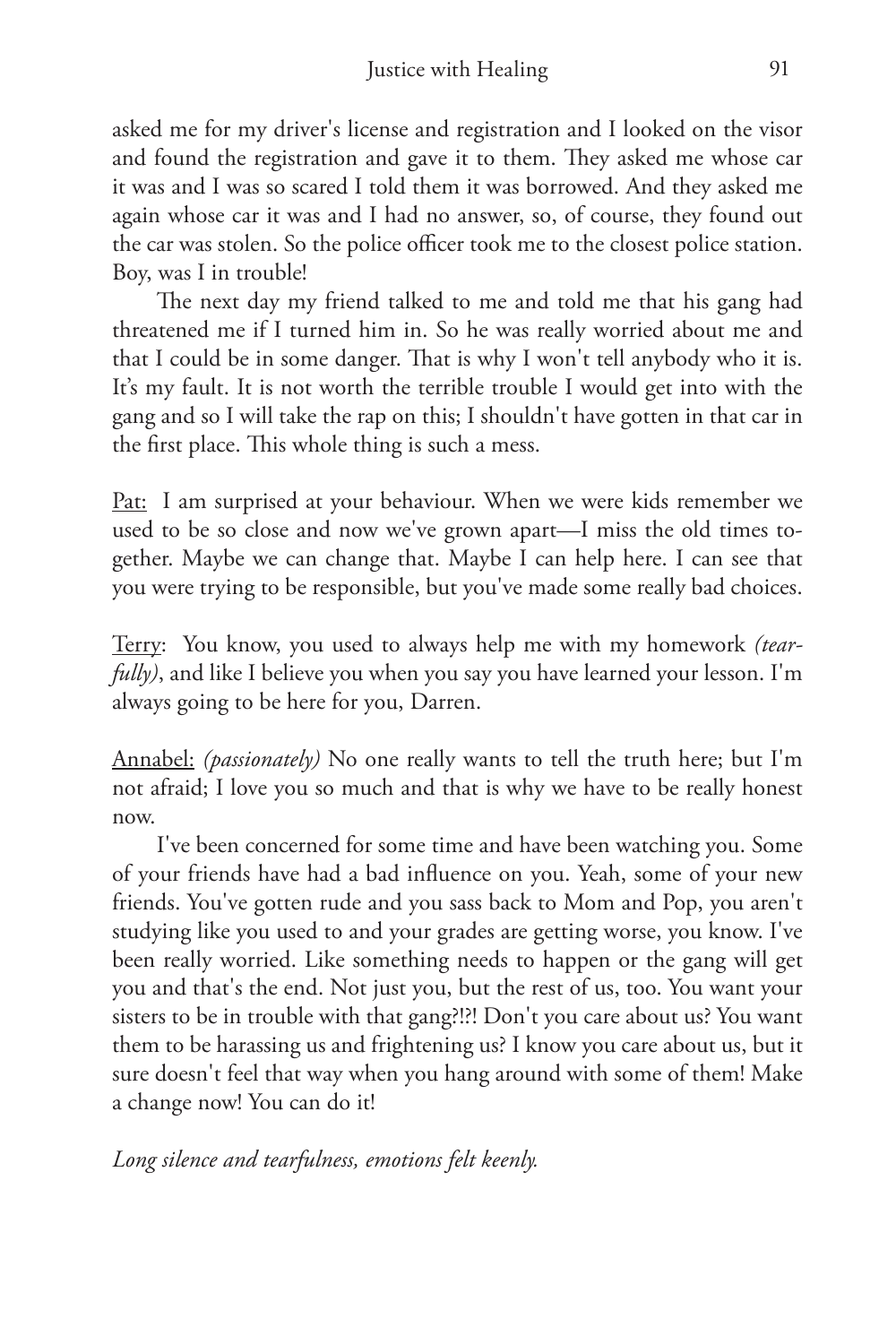Darren: I didn't realize I hurt you all so much. But don't kick me while I'm down.

Annabel: I'm not trying to hurt you. I'm just trying to make you think about us, too. And—Look at where your life is going to go, if you don't change! Do it!

*Silence.*

Granny Spence: Ok. I think we get the full picture now—let's try to come to some decisions. Let's try to come up with some ideas for a resolution—what ideas do we have...

<u>Kerry Price:</u> I know that Darren can turn onto a good path. Darren, I know you can do it, if you work at it. I will be willing to meet with you for an hour once a week on Thursday after school before you go work at Safeway—for the rest of the year. I can review your progress with homework and how your "friendship list" is coming along—to provide more guidance to you.

Pastor Lee Morrison: This is a tough time and I am here to help, too. I am willing to come visit the family next Sunday afternoon and other Sunday afternoons if you want me to come. To provide some encouragement and support.

<u>Annabel:</u> He can work some hours each week for some program; like the Soup Kitchen, where Cousin Paul/Paula works...

<u>Terry:</u> Or the Boys and Girls Club, or the Food Bank...

Pat: I work at the Soup Kitchen volunteering; I am willing to supervise Darren and have him come work with me for 3 hours a week for six months, so he can feel the pinch of time and be reminded that he has to learn this lesson this first time around. And that gives us time to be together again, like when we were kids and he can give back to the community, to those in need.

Granny Spence: I think we've heard enough to make a decision. Pat, I like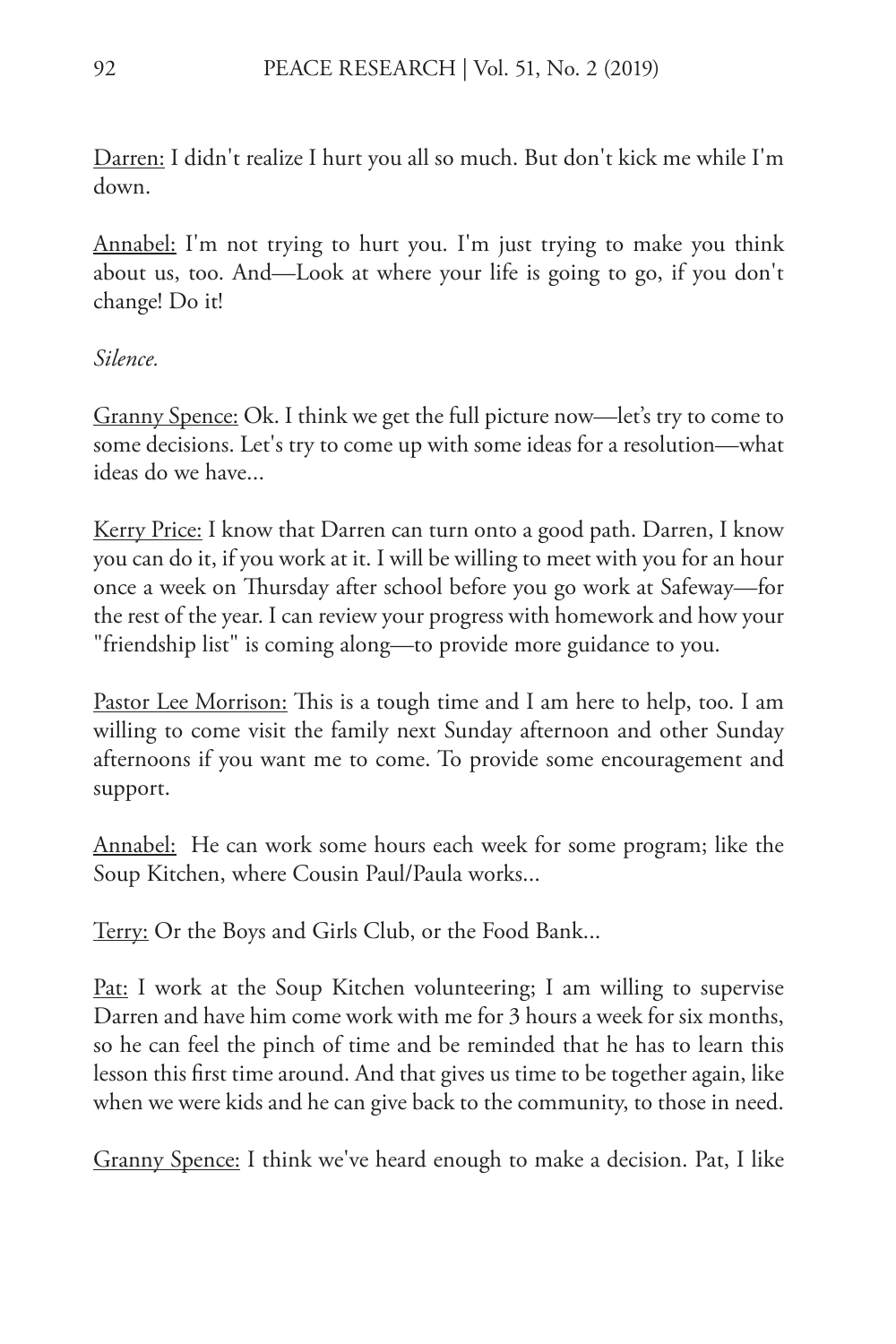your idea of some volunteer time. Also, he needs to pay Ms. Wood for her camera and that money could come out of his Safeway paycheck at \$25 per week. Also, since Darren doesn't have a savings account, I think Darren should give his car to Ms. Wood for as long as she needs it, up until she gets her insurance money and can replace her car. She needs a car and this way she will have one to drive and he will suffer because he won't have his car anymore. This way he will learn what happens when you make poor decisions *(Pauses and looks at Darren).*

Darren: *(looks pained)* You must be kidding! Do I have to?

Annabel: Sounds like you'd learn your lesson!

Granny Spence: Unless someone else has a better idea.

Troy: Sounds good to me.

Granny Spence: I also think that Darren's teacher's suggestion about regular sessions together is a good one; So, Darren you will meet with your teacher Kerry every Thursday after school and before you leave for work at Safeway for some homework and advising for an hour each Thursday like your teacher offered. Thank you *(nods to Kerry Price)* for that extra time.

Kerry Price: Sure, I think that would help support Darren to make a behaviour change that will be successful. You can count me in.

Brigit Jones: I agree. Yes, that is a good idea; Darren will learn his lesson and the poor woman will have a car.

Pastor Lee Morrison: I am willing to come visit the family on Sunday afternoons for one month and then—how about once a month for six months to be supportive and see how things are going.

Granny Spence: OK, now's the time; Darren, tell us if you agree to this and that you will complete these agreements...

Darren: It is really hard to accept it, but I can see that it is fair—I agree to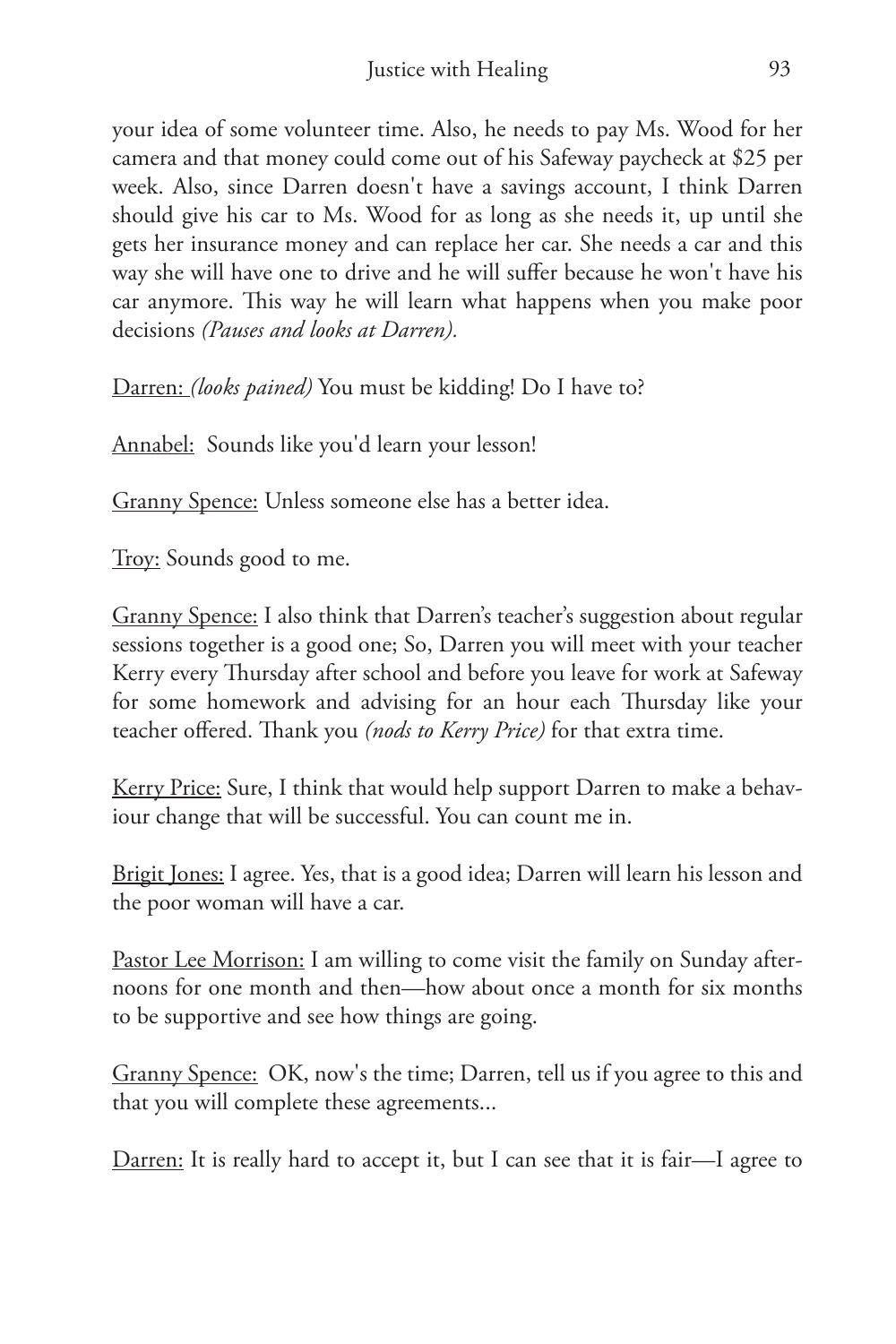the solution, Granny.

Granny Spence: So, Darren, once again, I hope you can hear that you are a good kid and we love you, but you need to learn to make better decisions. Let's get the Facilitator and get everybody back together to continue the session.

*All reseat as in the beginning in one circle.*

*Closing Circle*

Facilitator: I would like to ask Sharon to share at this time if she has any new reflections—or anything more to add—before the family shares their best resolution.

Sharon: The break has allowed me to think about this a bit more—with more information. I would really like Darren to contribute back to the community so he can see that this impacts on everybody not just me personally—so I would like him to volunteer in the community somewhere then maybe he will realize his actions affect everybody; the whole community suffers.

Facilitator: You hope giving back would be helpful. Now, I'd like to invite Darren to share more at this time. We welcome you to invite a special listener.

Darren: *(quiet for a few seconds)* Sharon Wood.

Sharon *(comes and takes a seat)*.

Darren: I can see what a big problem I've caused to her...

Facilitator: You...

Darren: *(looks at Sharon)* You—I now see the problems that I've caused you—I've learned a lot today—already—I can hardly believe you came to listen to all of this, because if it was me, I'd be so mad I wouldn't come waste my time. But it isn't a waste of time because I think I've learned something. And I am going to be more responsible.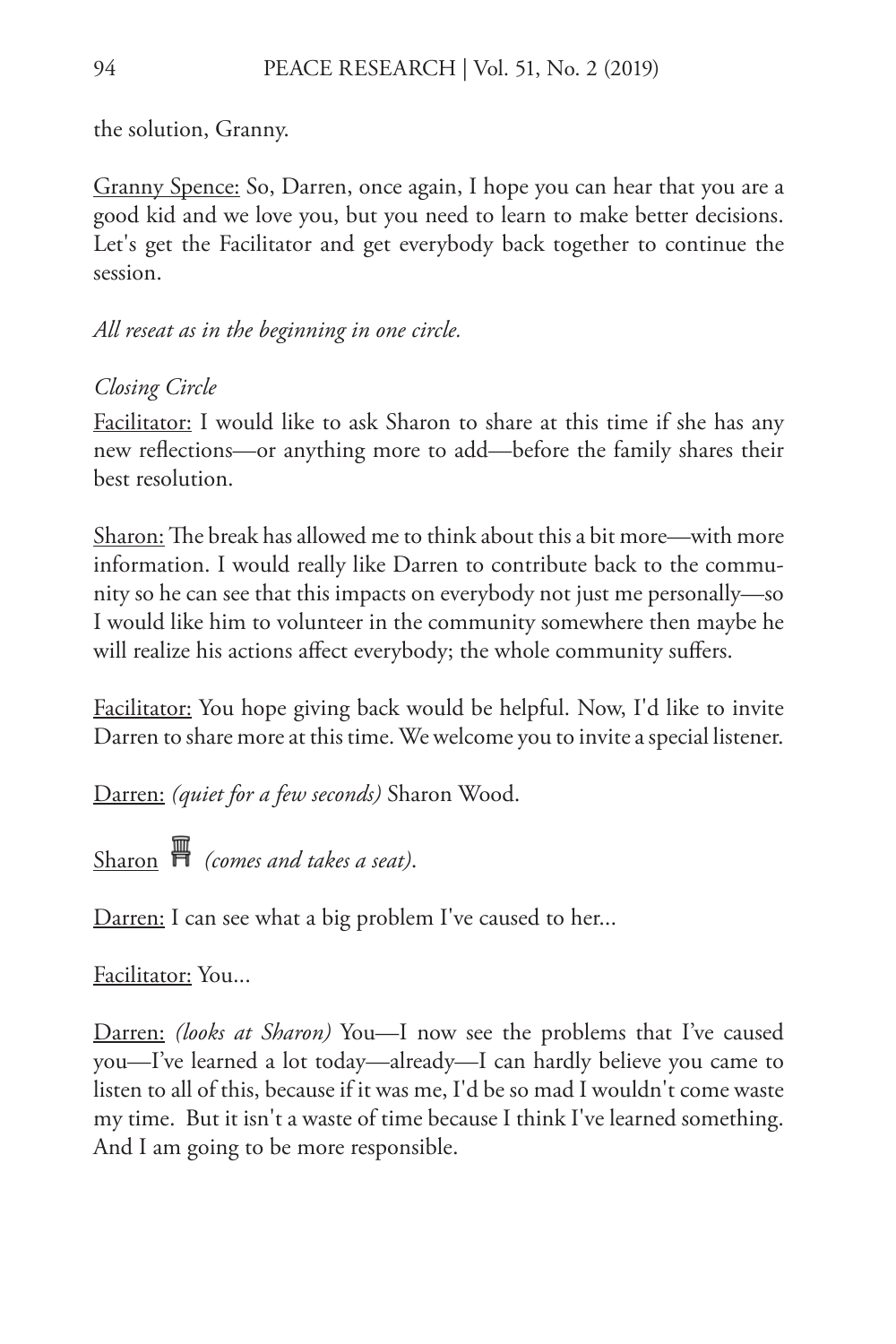Sharon: You see some things differently now.

Darren: Yes. So, thanks for coming. I wanted to tell you a few things. It's hard to talk to you. I'm not sure I can do it.

Sharon: You have more to say, but facing me is difficult.

Darren: Yes. I'm going to try. My friend is in a gang and he picked me up and took me to talk, and he was smashed. He was so drunk he couldn't drive straight; he told me he had stolen your car. I told him to stop the car and we got in a big argument, yelling at each other. Anyway, it's a long story I'm sure you don't want to hear anyway. He ran away. I didn't know what to do, but thought maybe I should drive it back near where the owner would see it. I should have just gotten out.

Sharon: Your friend stole the car and then you drove it.

Darren: Yah. I was driving it in the rain and crashed into a tree when the police came to help me! They found out the car was stolen. So, the police took me to the police station. That's how your cameras and film got soaked because of the hole in the roof. I am so sorry for everything. I know there isn't any way I can change the past. I can't give you your pictures back, your memories, or your car or peace to your kids...

Sharon: You see how much damage you caused—you apologize.

Darren: Yes, I am sorry. Maybe some of our ideas for solutions—that you'll like them.

Sharon: You have suggestions.

Darren: Yes.

Facilitator: Thank you both for sharing and listening in this way. Now, I invite the family to share about their suggested ideas for a solution, whether some decisions have been reached.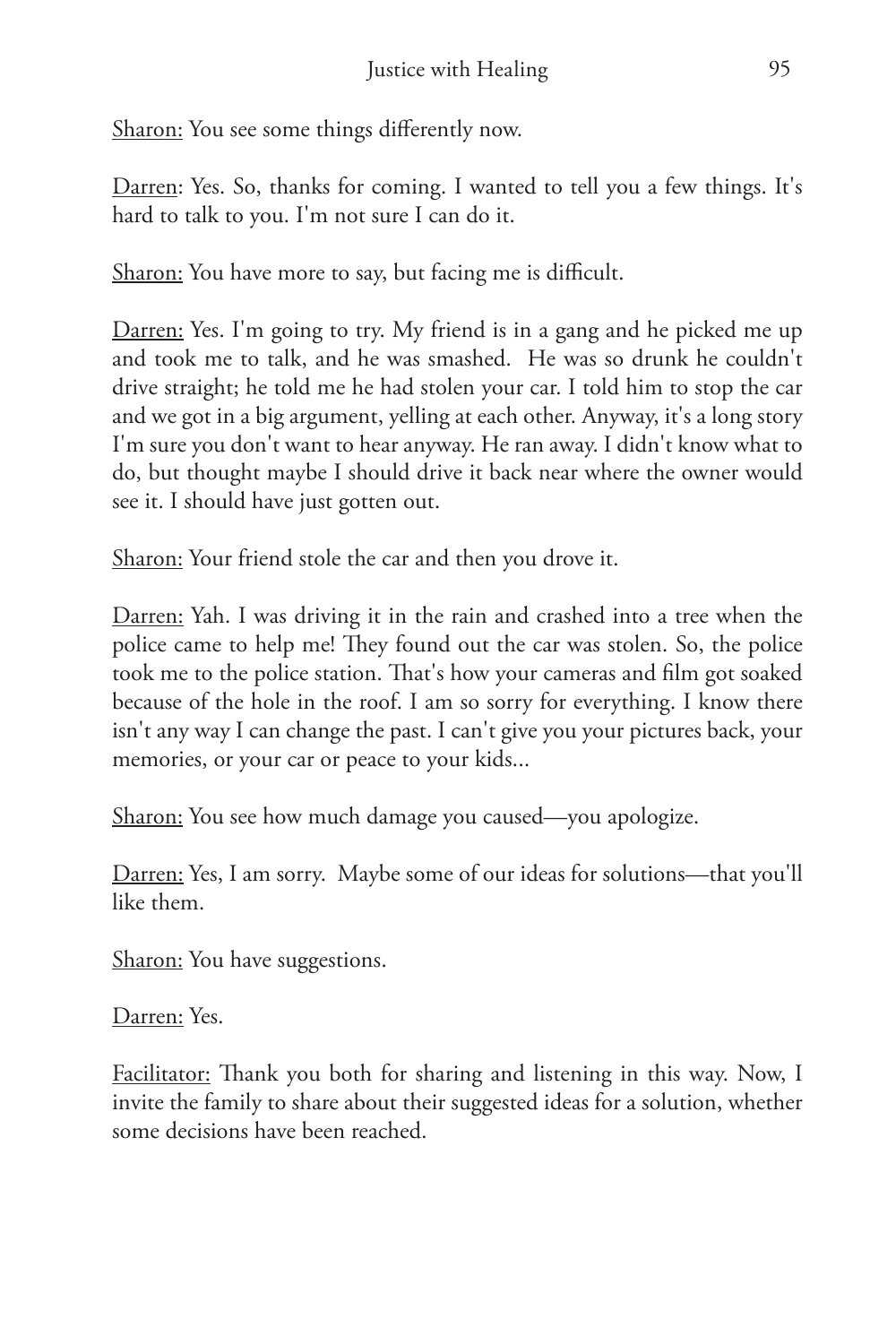Granny Spence: OK. Yes, we have five suggestions.

About the camera. Darren needs to pay for the camera and film to Ms. Wood for her loss and it will come out of his Safeway paycheck at \$25 per week until it is paid off. Ms. Wood perhaps you can provide Darren with information about the type of camera it was and how much film to replace.

Extra support to learn new habits and find better friends. Darren will meet with his teacher, Kerry Price, every Thursday for one hour after class for the rest of the year.

Family support. Pastor Lee Morrison will come over to meet with the family next Sunday afternoon once a week for one month and then once a month for six months.

Community service. Also, Darren will volunteer at the Soup Kitchen for three hours a week on Saturdays for six months. His cousin Pat works there and will supervise him.

The car. And finally, Darren will lend his car to Ms. Wood. It is a used car; it's a Toyota and it is in good working condition. This way Ms. Wood, you can have a vehicle to use until you get another one of your own.

We all agree these are good solutions; it will be hard, but we're committed to support each other in times like this—We hope you think these ideas will make a difference Ms. Wood—Sharon. Do you think this will work?

#### Facilitator: *(nods to Sharon that it is ok for her to speak)*.

Sharon: Wow—I'm in shock; I'm surprised that you went to this length to resolve this. Yes, I do think this will be helpful for me and also for Darren. I can see that Darren is owning up to his wrong decisions and hurtful behaviour. I can see that your family is behind you, Darren, to help you make these changes. I am very grateful for the car as it has been so difficult without mine. This was a hard way to learn about this process, but I very much admire and appreciate this type of Family Group Conferencing, and will tell my friends about it. I have some new hope for our youth and our communities. Miigwech. Thank you.

Darren: Excuse me. I thought of one other thing I would like to do *(looks as Sharon)*. I'd like to write a letter of apology to your children. I am so sorry that they got so frightened also—Do you think that would be ok?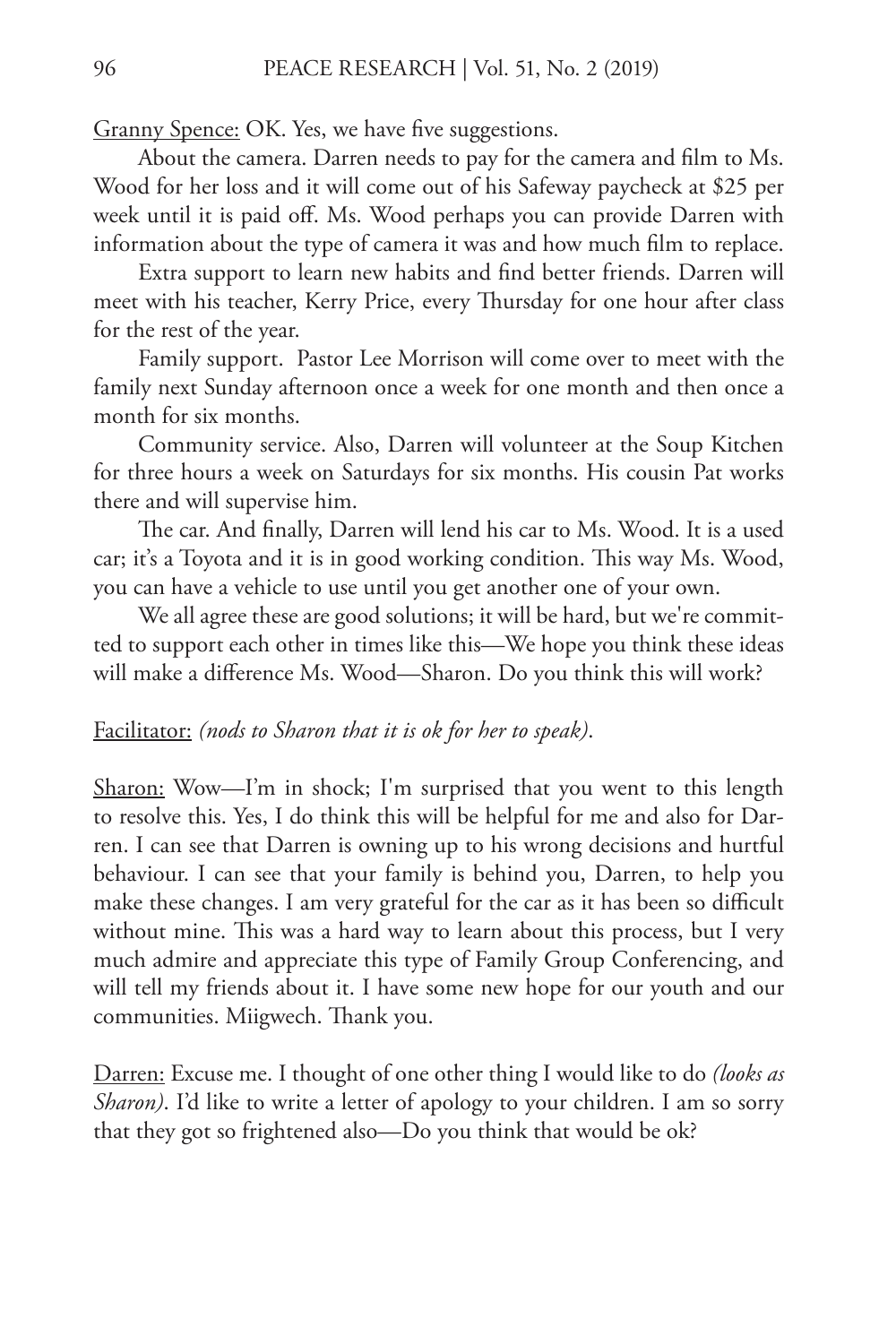Sharon: *(looks at Facilitator then back at Darren and then at Jeannie, and smiles)* I think that would be especially helpful. Miigwech for thinking of that.

Facilitator: Yes, I think that is very appropriate and a caring gesture. Darren after you write it, please give me a call and I'll review it with you before you send it to Sharon. OK, the last thing we have to do is I'm going to determine if we have a consensus from everyone here, so if you agree with all these 5 solutions, now actually 6 solutions with Darren's offer—please nod your head yes if you agree to this list. I will also ask some of you to verbally consent to this. *(Facilitator looks around checking to see if each person is saying or nodding yes in agreement.)*

*Everybody nods yes over the next few seconds so Facilitator can see the nodding.*

Facilitator: So, Darren, first we want to hear individually from you whether you support this solution and agree to all its parts...

Darren: Yes, I really want to "make things right" because what I did was wrong. She needs a car, and I need to learn to be more responsible—and I feel bad about those kids hurting, too...

Facilitator: Darren, you are really taking a big step here and we admire you for it and we will be supportive of your progress. Next I'd like to invite the Youth Advocate lawyer, Chris Wentworth, to share whether these solutions seem appropriate to Darren's situation or any case like this.

Chris Wentworth: This is the kind of extended family/community sharing that seems to make a difference. And Yes, I think these components constitute a really solid solution.

Facilitator: And we want to hear from the official Police Representative, Dale Shaw, whether you think this will work.

Dale Shaw: Yes, it all seems appropriate, fair and hopefully effective. I will relay the results of this Family Group Conference to the youth court. If Darren completes this agreement, there will be no youth record against him. We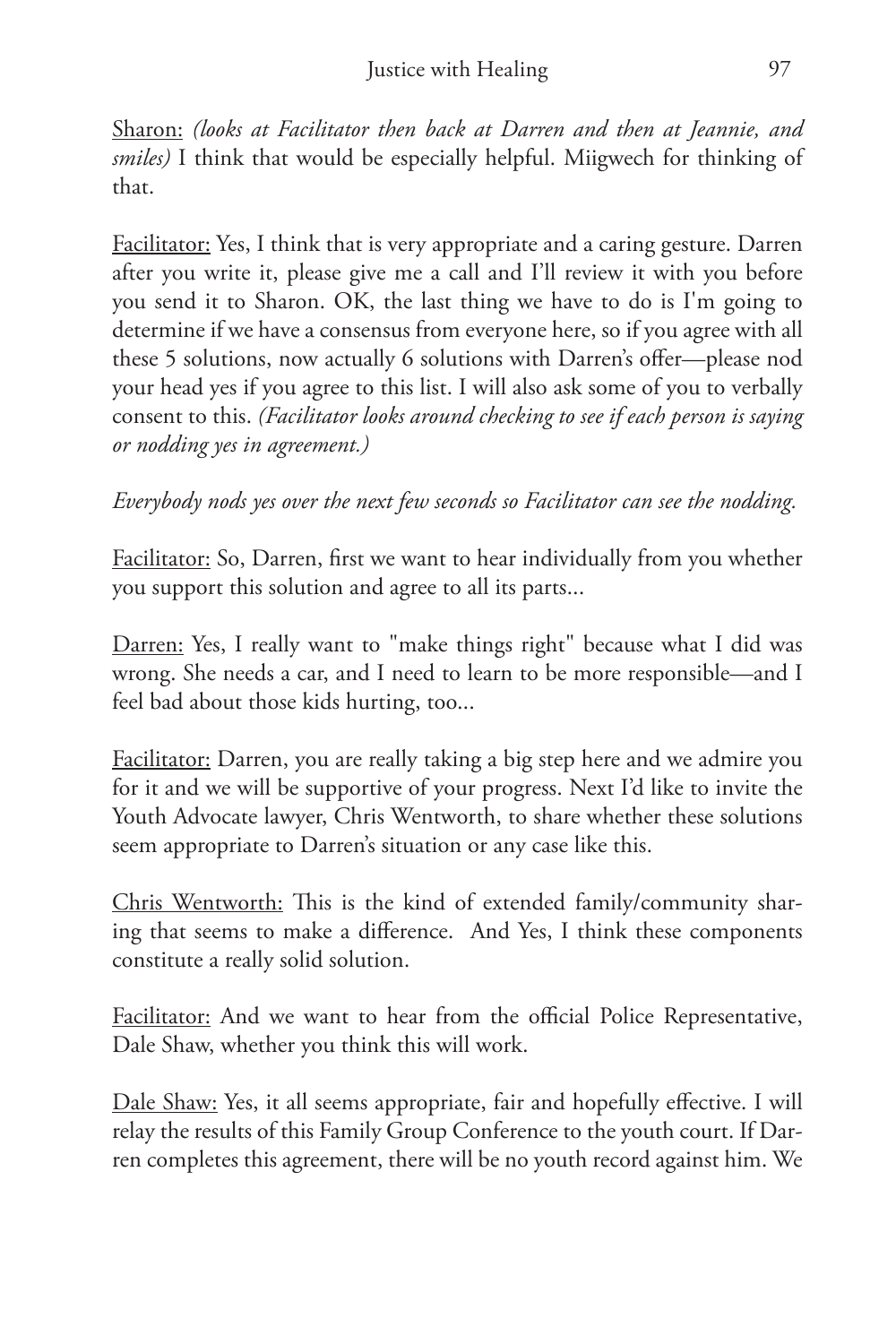also want to thank everybody here today. We certainly appreciate everyone who has come to participate and assist in this resolution. Thank you.

Granny Spence: Excuse me—I have something to say right now; may I talk now, this is important...

Facilitator: If it has to do with the solution, yes.

Granny *(looks at Darren)*: Darren, do you have your car keys with you right now? We want you to give them to Ms. Wood right now...

Darren: *(looks surprised, crestfallen and sorrowful about the suggestion, gets up and walks over and hands the keys to Sharon)*.

Facilitator: I'm just going to look around the room again, to make sure that everyone in the room agrees to this.

## *Everyone nods yes.*

So everyone's either spoken up and affirmed this or shaken your heads yes. Anyone else who hasn't spoken here at the end, who might like to (pauses and looks around to make sure everyone has nodded yes). Okay, one last thing, we would like to hear from Sharon Wood's counsellor, Cynthia Whitecloud.

Cynthia: During the family caucus, Sharon and I had a chance to talk more. The conclusions and solutions that were suggested seem to meet her needs and criteria. Plus, we were impressed that people came here with open hearts and ears to listen and also to share. We feel that everyone here has learned something. We also can see some hope for Darren and for other youth. I definitely support this process and also this conclusion.

Facilitator: Thank you Cynthia. We appreciate your closing comments.

## *Closing Remarks*

Facilitator: At this point, I would like to thank all of you for joining in today to participate in this process. Your willingness to take responsibility as a community and to make good decisions regarding matters that affect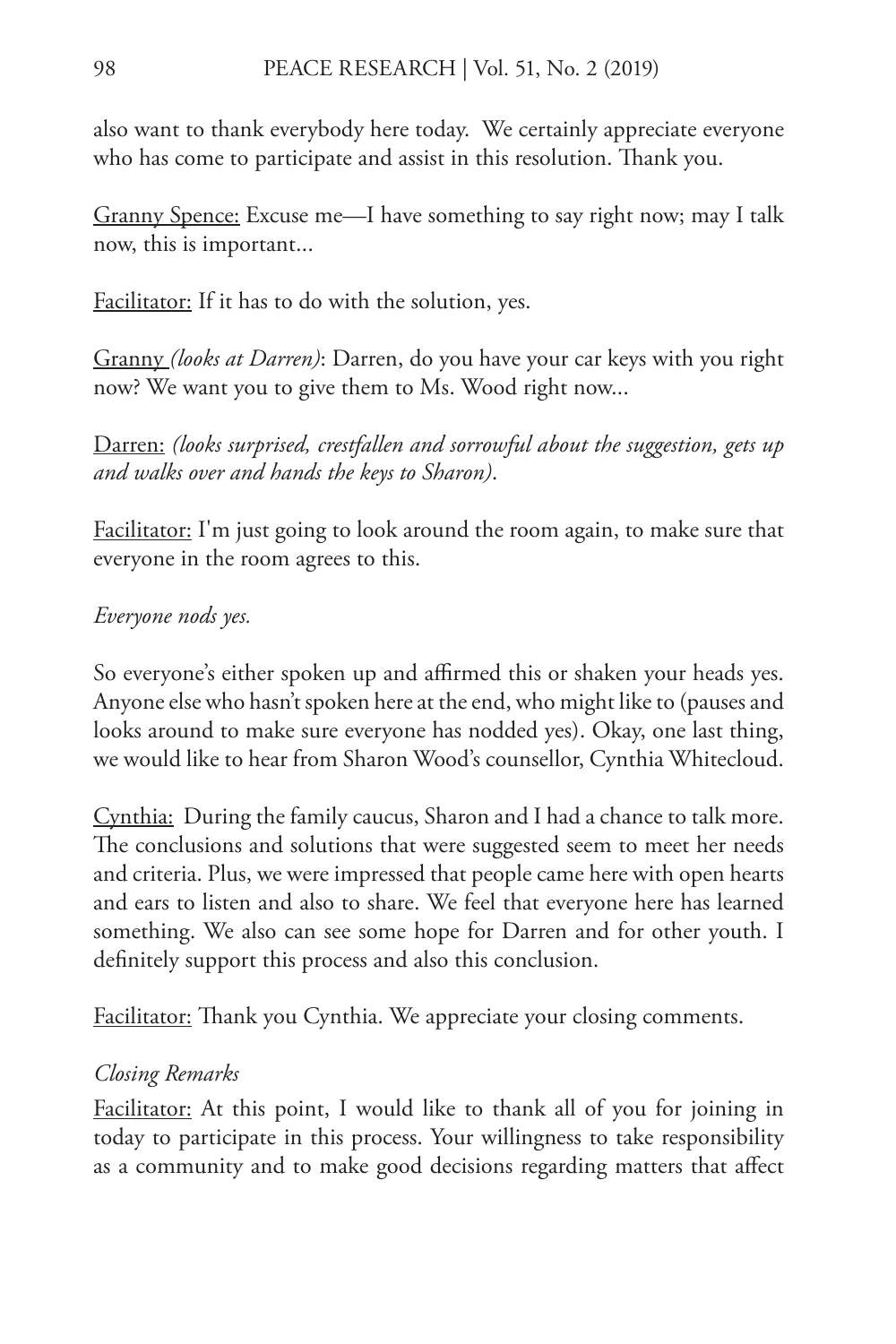you so closely, is a reminder to us all here today that we travel together on this journey of life, and that we must help one another when we are called to do so.

I want to remind us all that the sharing that took place here is confidential; as are the identities of the participants present. You may state that a group of extended family met with Darren and the person harmed assisted by a facilitator and you can share my name publicly. A formalized agreement will be drawn up outlining the decisions made here today by those present. This document will be signed and dated by Darren and Granny Spence and Sharon and Elder Goodheart. The points of the agreement are public information. If the agreement is completed in all of its terms, and there is no further conflict with the law on Darren's part, then the matter will be closed and no youth record will exist.

We invite everyone to stay and share in a buffet together in a few minutes—I invite Elder Goodheart to offer the closing prayer.

### *All stand in body if able or just in spirit.*

Elder Goodheart: Miigwech for such a special time together. Miigwech for the Light that has been shed upon us all. We surround our brother Darren with compassion and support as he walks along his path on his journey of life. We see what a fine young man he is and have confidence that he will walk a right path---a good path. We surround our sister, Sharon, with our compassion and support and will stand by her during these next months of recovery, and the healing for her children as well. Miigwech for each person who came here to help today. It made a big difference. Miigwech for our strong community that's getting even stronger. All my relations, Ho! Amen.

*Everyone get up to shake hands, hug, etc. whatever is appropriate.*

Darren: *(finally approaches Sharon)*.

Sharon: *(pauses, then offers her hand in a handshake and smiles)*.

*In real life, people share in a buffet together including traditional foods.* 

*Faculty or workshop instructor should invite students/participants to share key*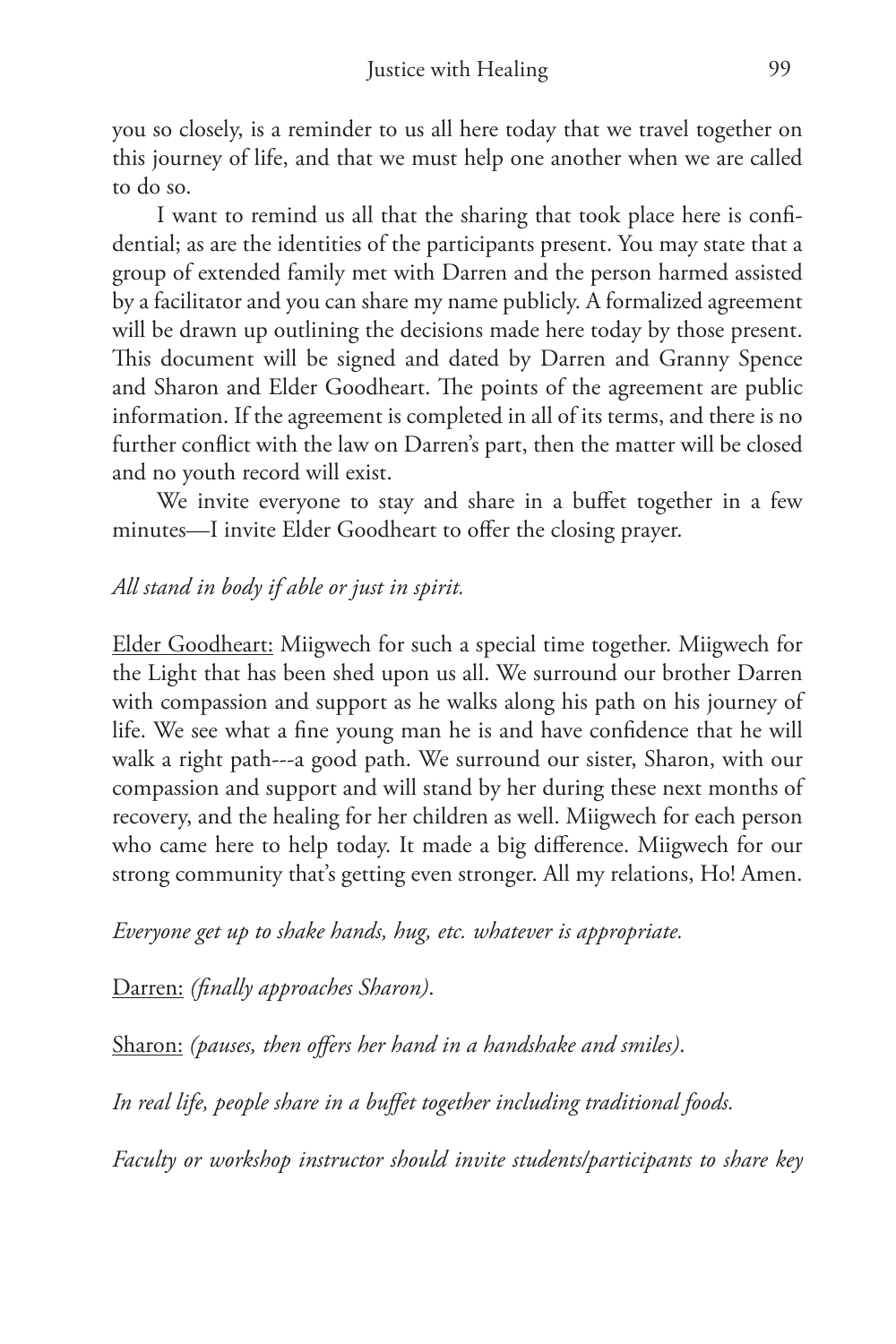*points, debrief observations and raise any questions.*

#### ACKNOWLEDGEMENTS

We wish to acknowledge several people who have been supportive of our professional and personal development that allowed us to have the vision for and create this healing model. Barbara thanks Susan K. Gilmore, Ph.D., Joanna Hoskins, Ph.D., Rev. Dr. Donald Booz, Barbara's parents Russel and Florence Daté Smith, those members Barbara grew up with in the York Center Co-op, and the Historic Peace Church of the Brethren leaders who raised & nurtured her, especially Chuck Boyer, Professors Gladys Muir, Ken Brown, and Dale Brown, as well as the Canadian indigenous leaders who invited us into their lives including Joseph Morrison, Mary Alice Smith, Anita Copenace, Kathy Mallett, Clarence and Barbara Nepinak, and so many other former students and elders. Lorna also thanks Barbara Daté, Ph.D. Both of us are especially grateful for the visionary and practical gifts which Maori Matt Hakiaha provided for a healing process for his people and his country, which continues to inspire us. We thank you!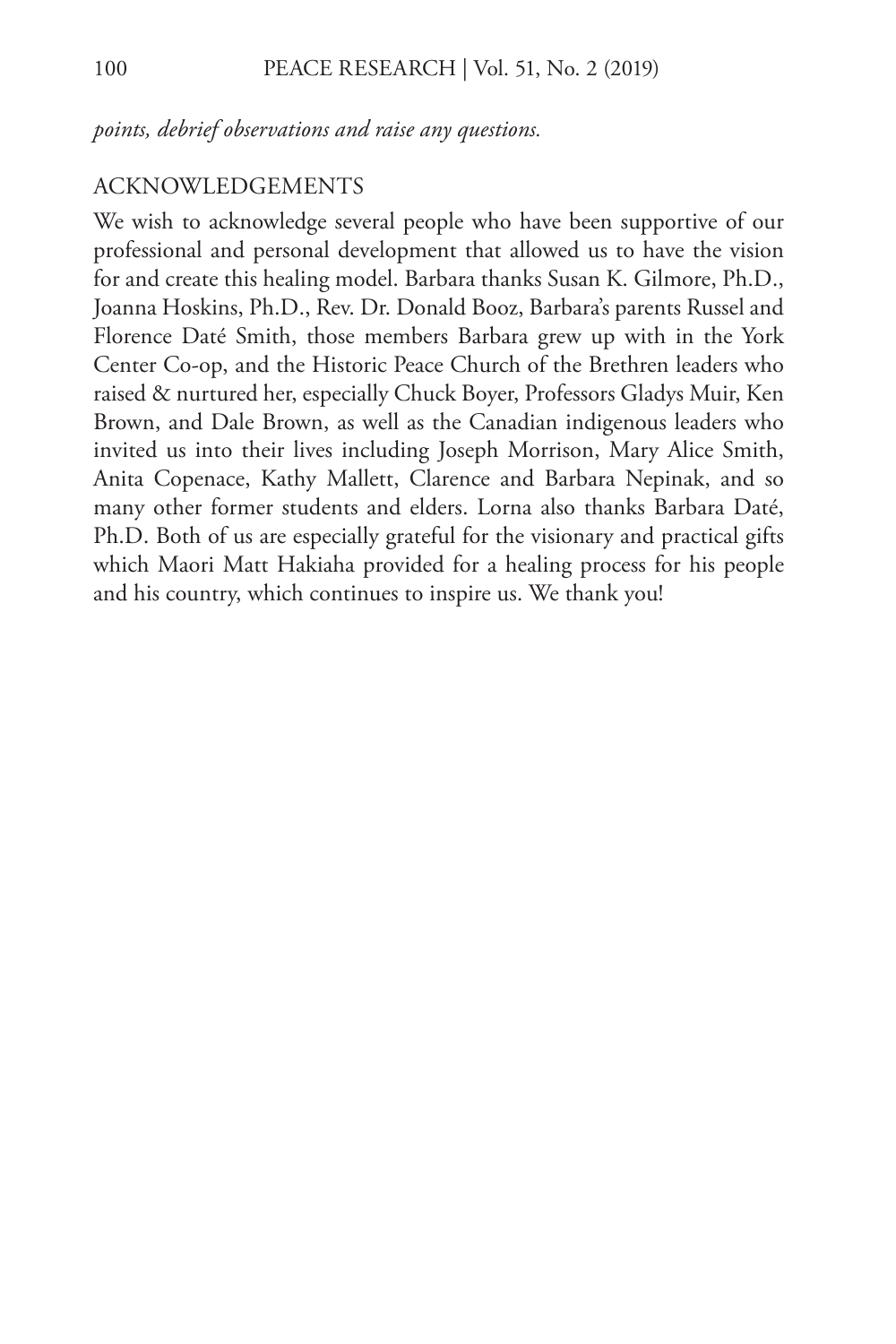#### APPENDIX A

## DEEP COMPASSIONATE LISTENING *"Mini-Paraphrasing" (3 criteria)*

The Chinese characters which make up the verb "to listen" tell us something significant about this skill.



### PARAPHRASING

PURPOSE: to convey understanding & caring support to the person speaking

DEFINITION: restating in your own words (using synonyms) what you understand the person speaking has said SO FAR

PROCESS: using your own words, STATE the gist, or heart, of the content .......of what you understood SO FAR ...

> 1. FOCUS ON THE SPEAKER (it is helpful to start out with "You ... ")

2. Restate the FACTS AND/OR FEELINGS you understood

3. Be as BRIEF and succinct as possible: (if the speaker shares a paragraph of 3 - 5 sentences, your paraphrase would be 3 - 12 words in length)



Barbara Daté, Ph.D. 2852 Willamette Street, #256 Eugene OR 97405 USA Email: paxdate@gmail.com Website: Barbaradate.wordpress.com **OK to copy**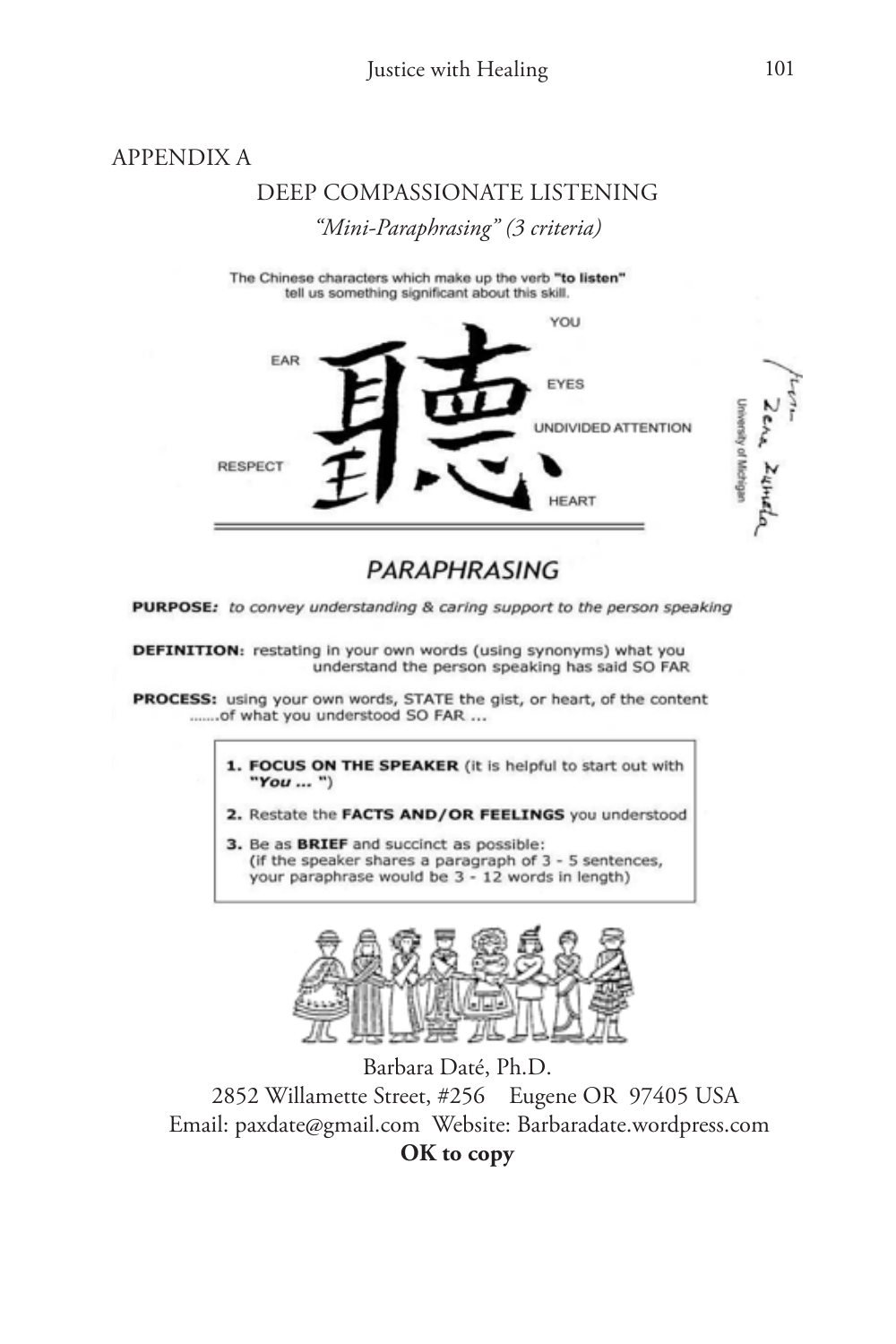APPENDIX B

JUSTICE-WITH-HEALING CIRCLE *VIGNETTE ROLES SEATING CHART*

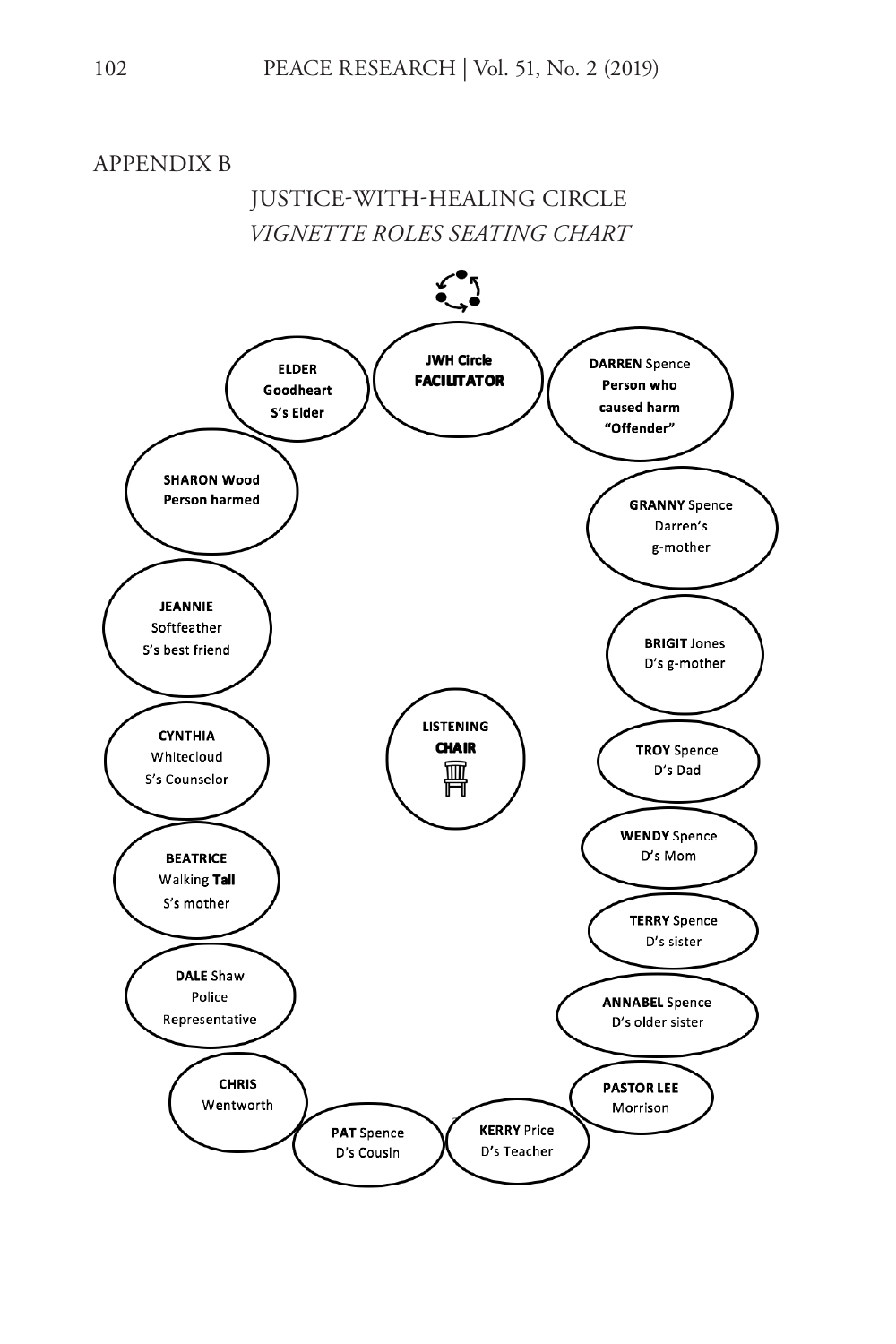### APPENDIX C

#### **FEEDBACK FORM**